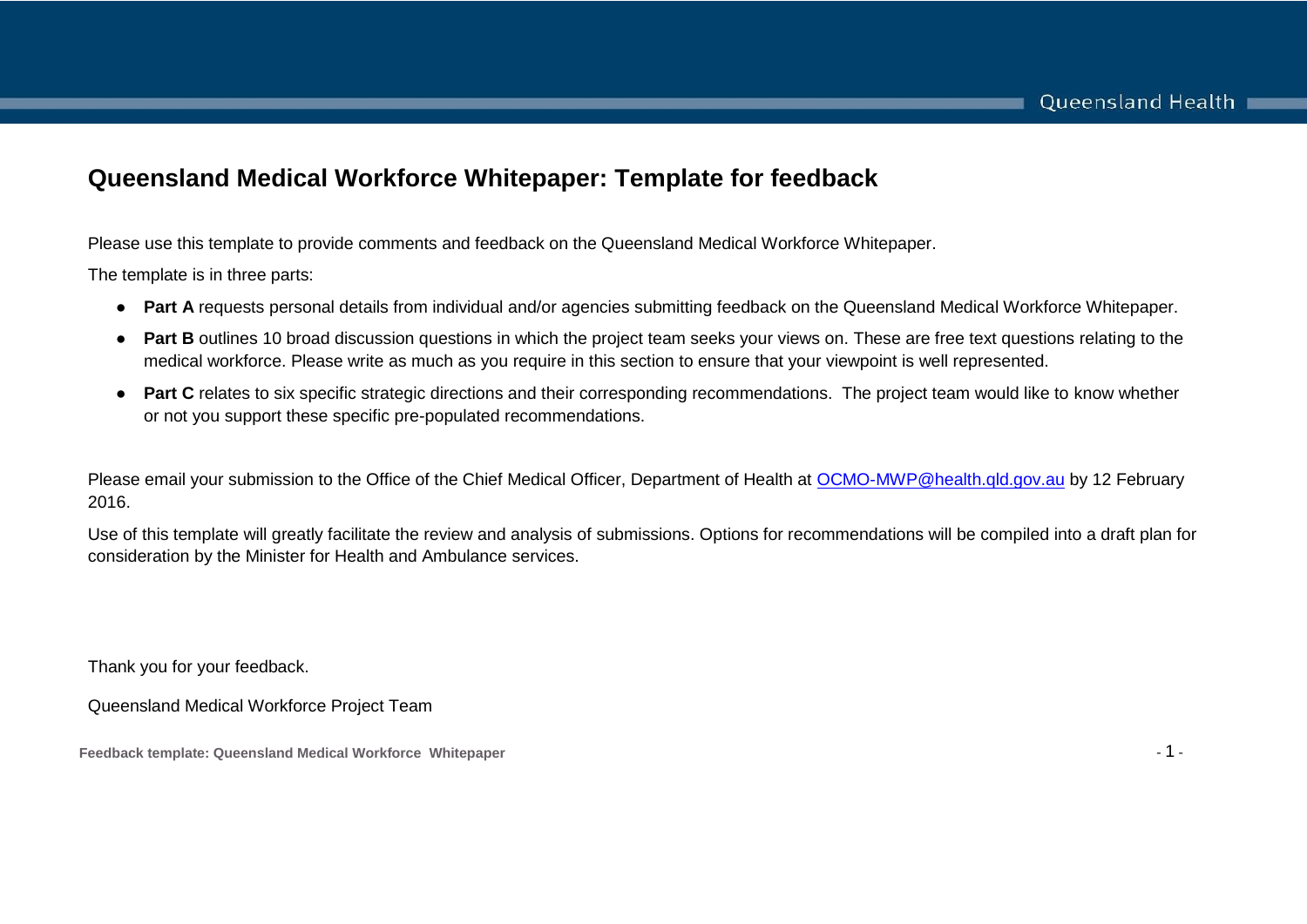OCMO-MWP@health.qld.gov.au / (07) 3328 9473

**Feedback template: Queensland Medical Workforce Whitepaper -** 2 **-**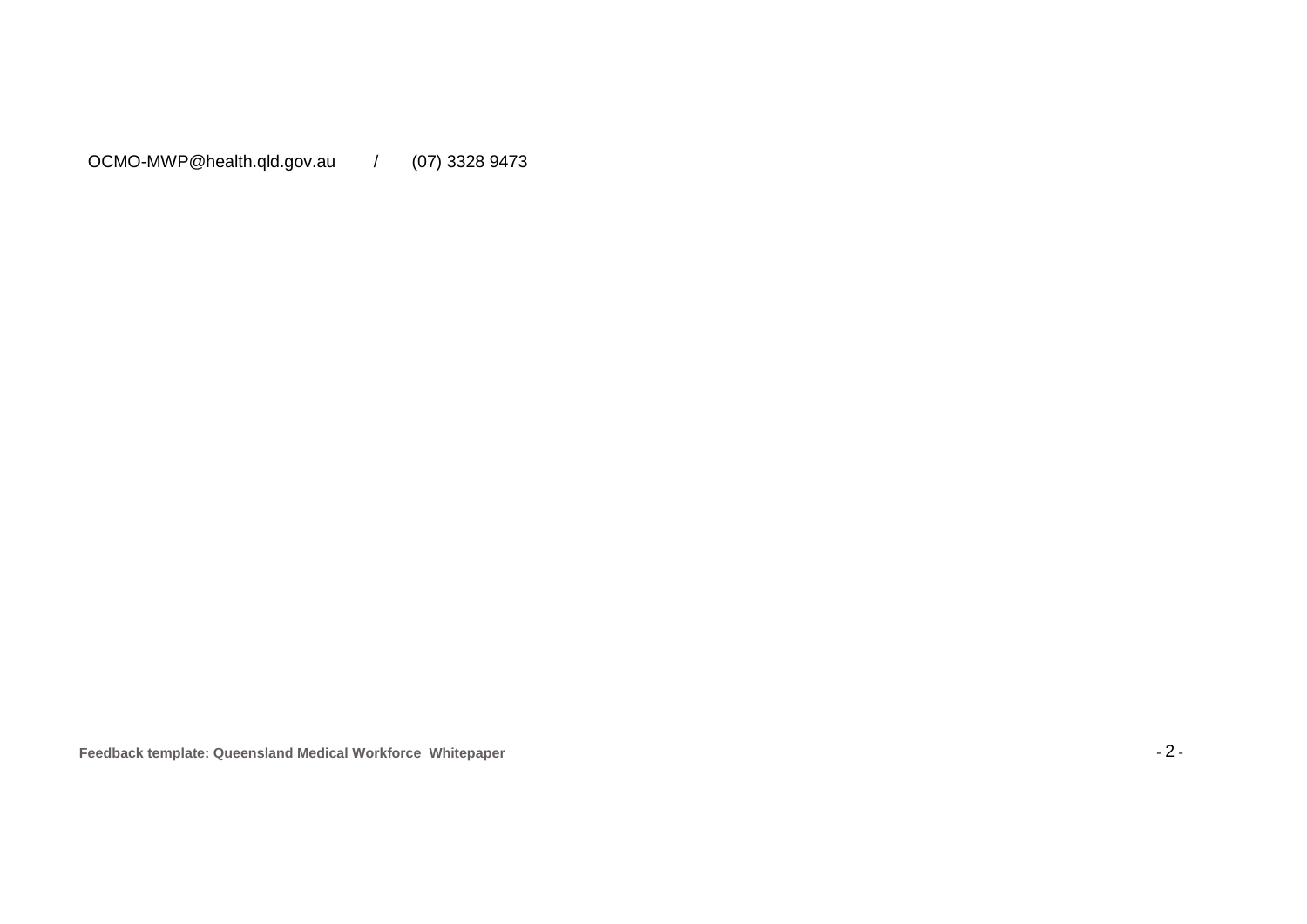# **Part A: Contact details of individual and/or agency submitting feedback**

| Name of Individual                                                                                 | Dr Matthew Cheng                               |
|----------------------------------------------------------------------------------------------------|------------------------------------------------|
| completing this form                                                                               | Dr Katherine Gridley                           |
|                                                                                                    | Dr Bavahuna Manoharan                          |
|                                                                                                    | Dr Richard Kidd                                |
|                                                                                                    | Dr James Finn                                  |
|                                                                                                    | Dr Shaun Rudd                                  |
| Name of organisation /<br>department / college /<br>agency you are<br>representing (if applicable) | <b>AMA Queensland</b>                          |
| <b>Postal Address</b>                                                                              | 88 Lestrange Terrace, Kelvin Grove, Queensland |
| Email                                                                                              | cdt@amaq.com.au                                |

**Feedback template: Queensland Medical Workforce Whitepaper -** 3 **-**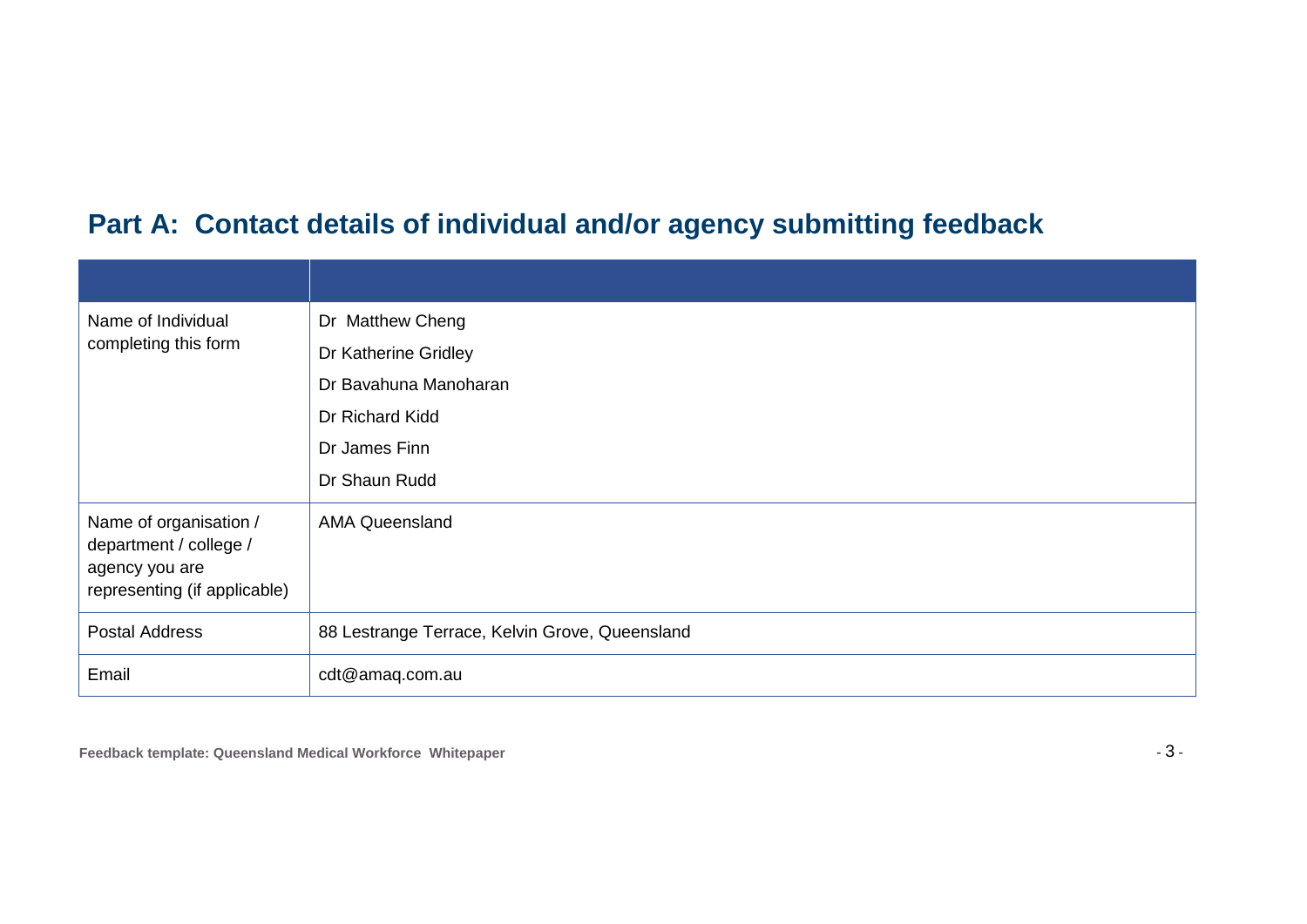| Contact number | 3872 2203 |
|----------------|-----------|
| Endorsed by    |           |

NB: Personal information provided (e.g. postal address) will only be used for the purposes relevant to this consultation phase and will not be disclosed outside of members of the Queensland Medical Workforce Project Team or its committees. Such information will not be used or disclosed for any other purpose, without prior written consent.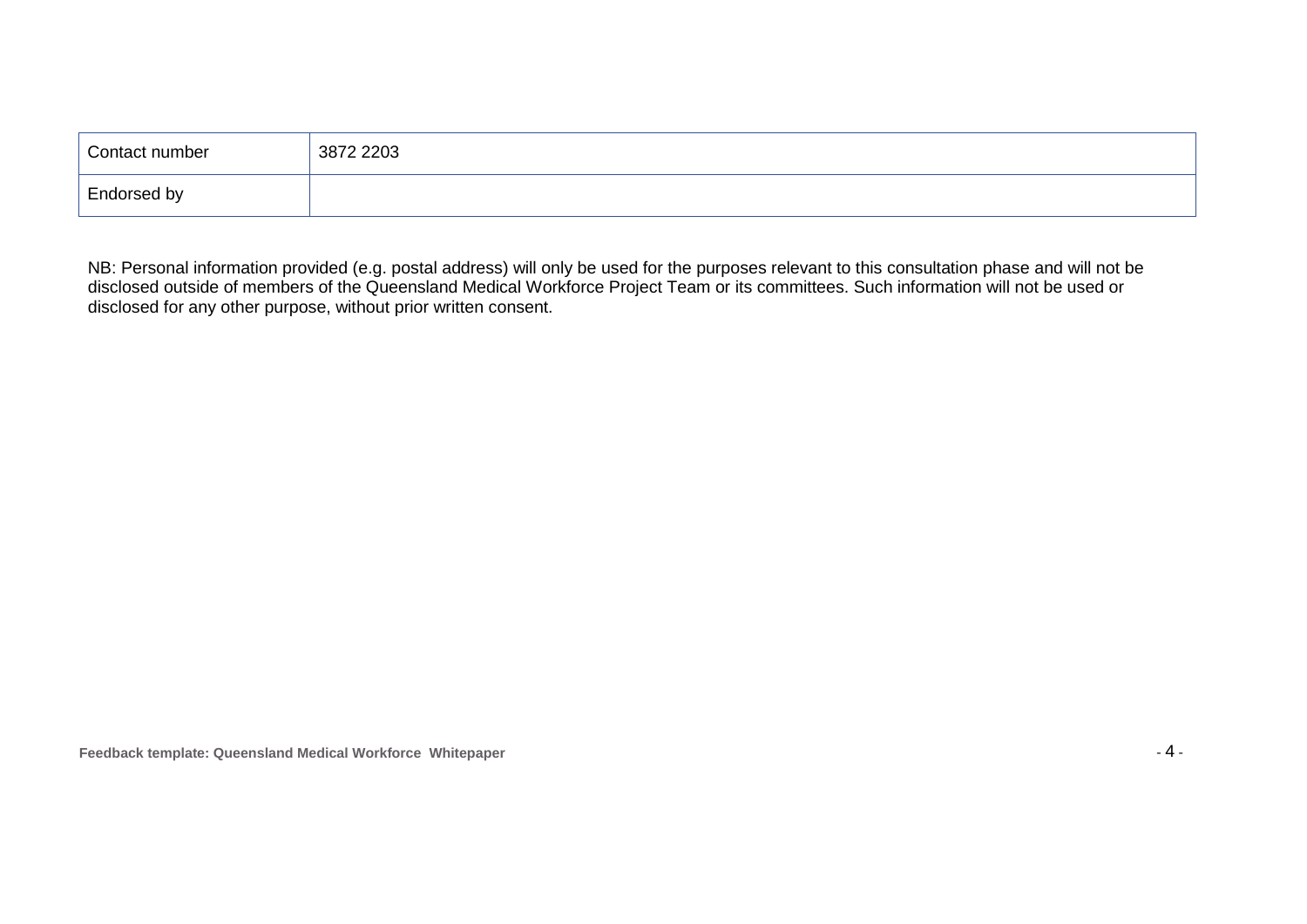## **Part B: Discussion Questions**

| <b>Discussion Question</b>                                                                                                            | Response                                                                                                                                                                                                                                                                                                                                                                                                                                                                                                                                                                                                                                                                                                                                                                                                                                                                                                                                                                                                                                                                                                                                                                                                                                                           |
|---------------------------------------------------------------------------------------------------------------------------------------|--------------------------------------------------------------------------------------------------------------------------------------------------------------------------------------------------------------------------------------------------------------------------------------------------------------------------------------------------------------------------------------------------------------------------------------------------------------------------------------------------------------------------------------------------------------------------------------------------------------------------------------------------------------------------------------------------------------------------------------------------------------------------------------------------------------------------------------------------------------------------------------------------------------------------------------------------------------------------------------------------------------------------------------------------------------------------------------------------------------------------------------------------------------------------------------------------------------------------------------------------------------------|
| Are there any other issues occurring in the wider context of<br>healthcare that may impact on the supply of the medical<br>workforce? | The nature of changing population demographics in Queensland, with<br>$\bullet$<br>an older population with more healthcare needs, longer lifespans,<br>older retirement age and more time spent in independent living (and<br>more services to cater for the home help required for this)<br>A surplus of medical graduates and junior doctors without a surplus in<br>their supervising consultants and the need to find adequate<br>supervision and training during PGY1 and 2<br>The projected shortfall in funding for the valuable Specialist Training<br>Program (STP). There is scope to do more<br>Limited specialist training positions against increasing medical<br>graduate and junior doctor numbers<br>A greater emphasis on training in primary care and community based<br>settings, reflected by increasing numbers of applicants to RACGP<br>Pressure placed on the hospital and health services to provide<br>sufficient internship placements with the appropriate mixture of<br>rotations to allow for adequate clinical experience while also<br>satisfying the requirements of general registration<br>The current length of specialty training and the consideration of<br>option to shorten length of training to meet medical workforce |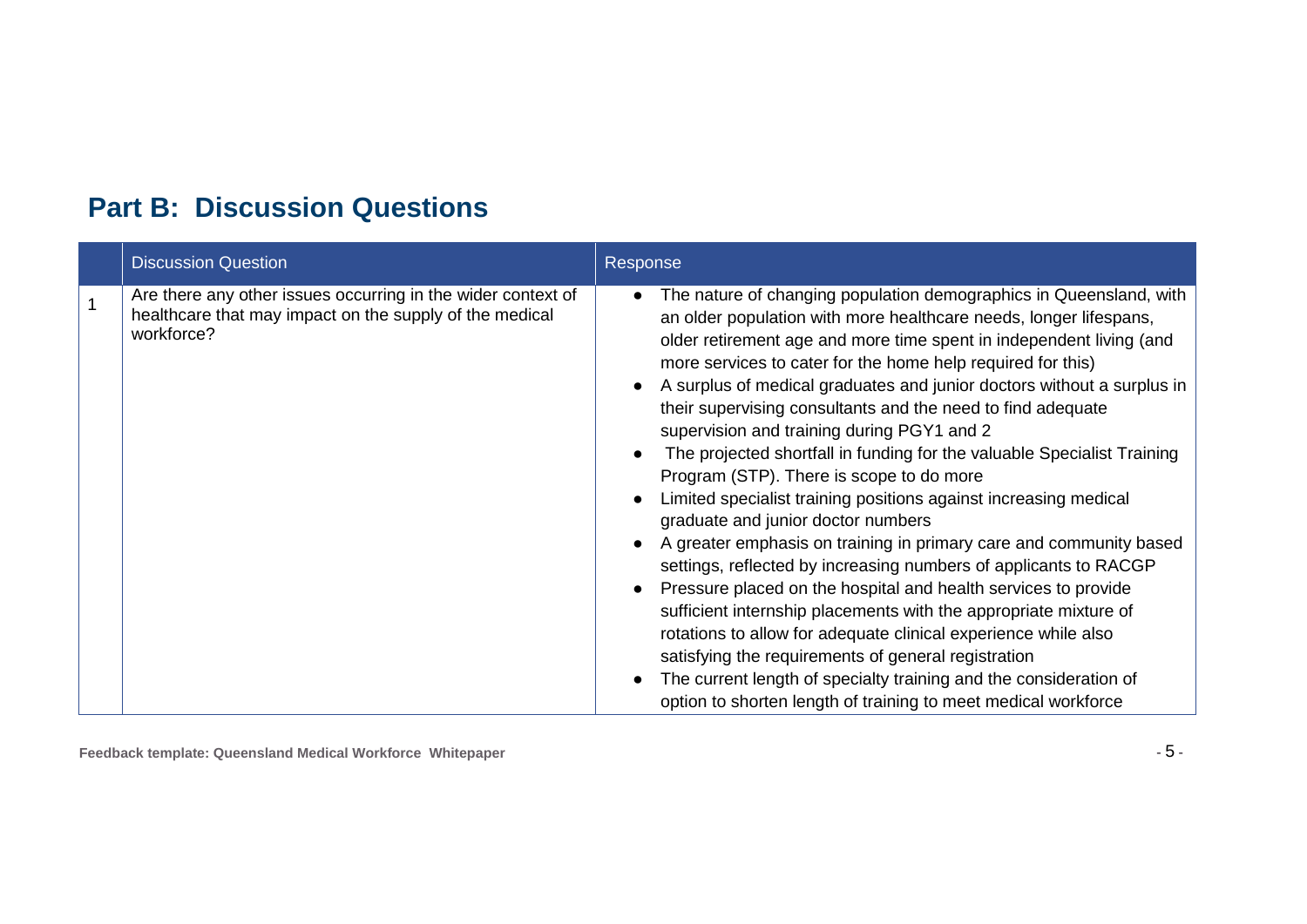| shortages, as well as the emergence of college programs (e.g.                                                                        |
|--------------------------------------------------------------------------------------------------------------------------------------|
| RACS's JDOCs program) and models of PGY2 / 3 that encourage                                                                          |
| early streaming                                                                                                                      |
| Current media around junior doctor working conditions, both in<br>$\bullet$                                                          |
| Australia and NHS, and the attraction of the Australian system to                                                                    |
| overseas trained doctors (particularly those who may deflect from the                                                                |
| NHS as has already happened in some major Queensland hospitals)                                                                      |
| A change to from the MBBS to the MD program for medical students<br>$\bullet$                                                        |
| in Queensland, with the future graduating doctors to have a greater                                                                  |
| research knowledge and skills base to their current colleagues                                                                       |
| Increasing age of medical graduates with postgraduate entries and<br>$\bullet$                                                       |
| movement to an MD program meaning                                                                                                    |
| Generalism is re-emerging as an important and valuable recalibration                                                                 |
| in the Medical Workforce, not just for regional and rural areas but                                                                  |
| also in tertiary hospital and metropolitan community settings. This                                                                  |
| phenomenon is particularly important and worthy of deliberate policy<br>support in addressing access issues in Queensland – the most |
| decentralised and regionalised state                                                                                                 |
| Lifestyle related health issues are also having an enormous impact<br>$\bullet$                                                      |
| on the demand for health services                                                                                                    |
| There is a need for better and/or more efficient use of the medical                                                                  |
| workforce through better integration and reduction of services which                                                                 |
| requires a whole of system collaboration                                                                                             |
| There is an unknown unmet demand with marginalised or                                                                                |
| disadvantaged groups who have significant access issues - such as                                                                    |
| CALD, Indigenous, Refugee, lower socioeconomic populations and                                                                       |

**Feedback template: Queensland Medical Workforce Whitepaper -** 6 **-**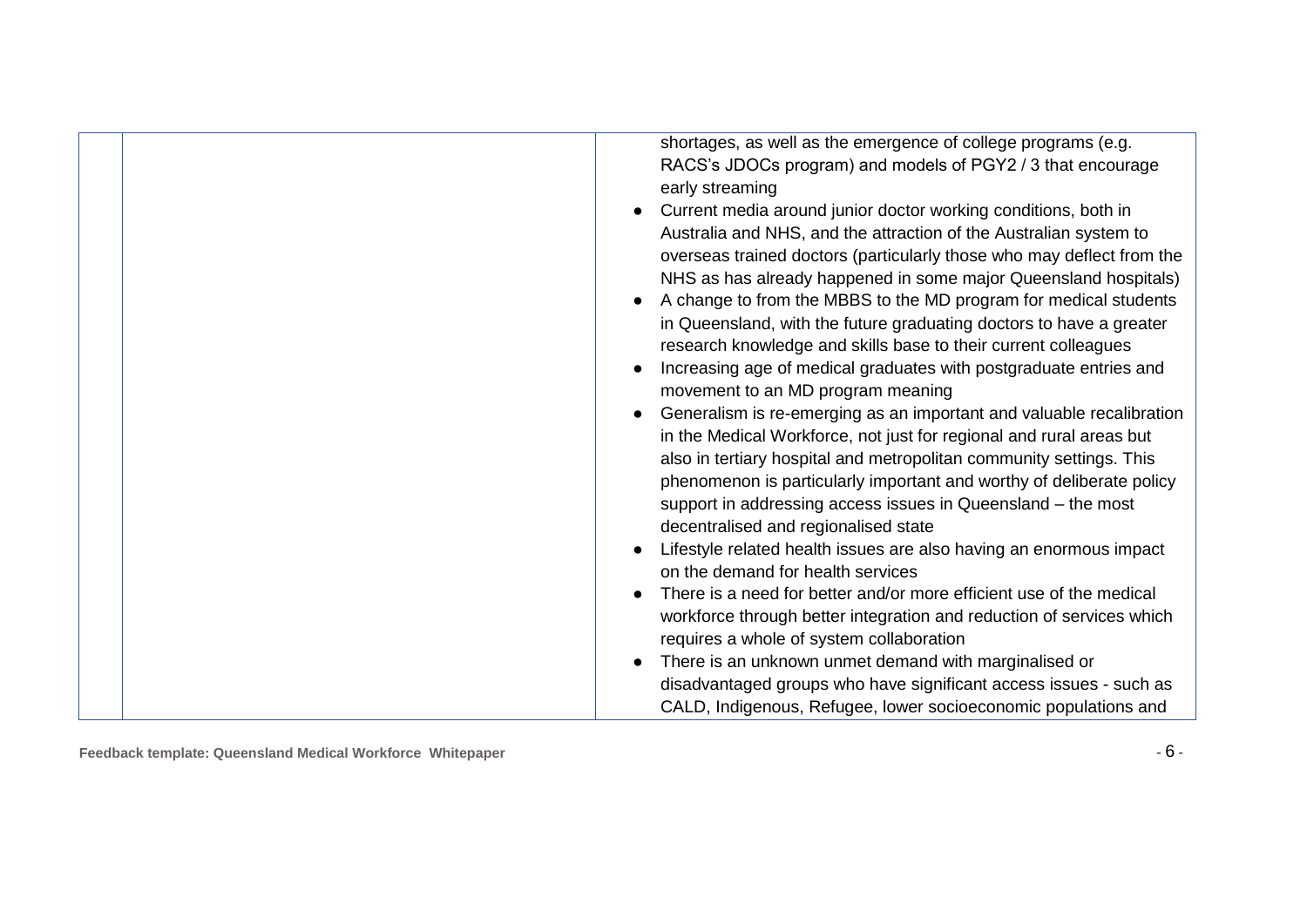|                |                                                                                                                                                                           | substance users. An increased workforce with targeting of these<br>groups especially around early childhood and early lifestyle health<br>education / intervention and better access to services at earlier<br>stages in their trajectories of chronic complex diseases.<br>Junior doctor wellbeing and mental health, particularly regarding;<br>Stress related to career progression in an increasingly<br>$\circ$<br>competitive environment<br>Fatigue related to physical working conditions and the large<br>amount of unclaimed overtime worked by junior doctors<br>The alarmingly high statistics for junior doctor suicidality, as<br>$\circ$<br>per the recent Beyond Blue report<br>Workplace harassment and bullying of junior doctors, and the<br>$\circ$<br>overall culture of silence for the sake of not jeopardising future<br>job options |
|----------------|---------------------------------------------------------------------------------------------------------------------------------------------------------------------------|--------------------------------------------------------------------------------------------------------------------------------------------------------------------------------------------------------------------------------------------------------------------------------------------------------------------------------------------------------------------------------------------------------------------------------------------------------------------------------------------------------------------------------------------------------------------------------------------------------------------------------------------------------------------------------------------------------------------------------------------------------------------------------------------------------------------------------------------------------------|
| $\overline{2}$ | What strategies need to be adopted at the local, regional,<br>state and national levels to address current and future<br>issues associated with medical workforce supply? | Local - Improve supervision to training by increasing relative numbers and<br>quality of training. Include career development advice to ensure doctors<br>make suitable career choices and aid in progression through training. This<br>will make the training period more efficient for doctors.                                                                                                                                                                                                                                                                                                                                                                                                                                                                                                                                                            |
|                |                                                                                                                                                                           | Regional - Support educational programs and training sessions in various<br>health districts for career advice, training in clinical and non-clinical<br>leadership skills, communication and resilience programs. Quality training<br>and education in rural areas should be sought to encourage the medical<br>workforce from metropolitan areas to consider training in regional/rural<br>communities.                                                                                                                                                                                                                                                                                                                                                                                                                                                    |

**Feedback template: Queensland Medical Workforce Whitepaper -** 7 **-**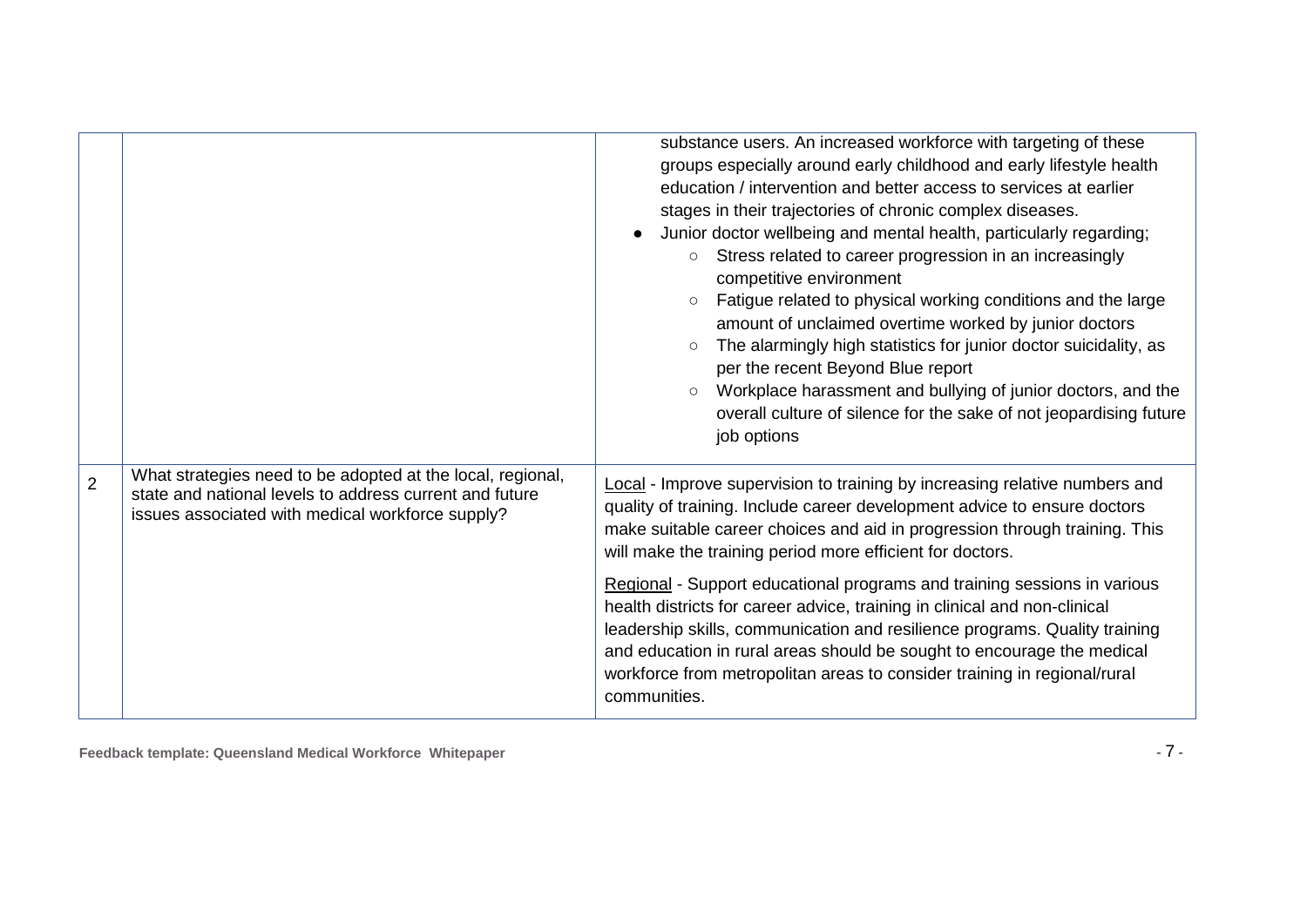|   |                                                                                         | There needs to be an absolute increase in well supervised and supported<br>training positions, particularly in regional settings. We need to develop more<br>'Generalist Specialists' with desire and support to work in regional settings<br>(Ophthalmologists, Physicians, Surgeons etc)                                                                                                                                                                                                                                |
|---|-----------------------------------------------------------------------------------------|---------------------------------------------------------------------------------------------------------------------------------------------------------------------------------------------------------------------------------------------------------------------------------------------------------------------------------------------------------------------------------------------------------------------------------------------------------------------------------------------------------------------------|
|   |                                                                                         | State - Create a statewide body (ie QMETI) responsible for workforce<br>planning, training accreditation and education/curriculum programs. Improve<br>portability of credentialing system allowing more efficient transfer between<br>different HHS/hospitals during training. Accreditation and quality assurance<br>of all prevocational rotations and terms.                                                                                                                                                          |
|   |                                                                                         | National - Work towards a national body standardising workforce planning,<br>training and education. This includes tracking of internship and residency<br>placement. This will allow for efficient placement and access to data on<br>distribution and trends of doctor placement. This can inform future workforce<br>planning strategies. Supporting and incorporating the current and proposed<br>modelling work of National Medical Training Advisory Network (NMTAN) into<br>future Queensland workforce modelling. |
|   |                                                                                         | Expansion and funding for Specialist training posts. HWA projections of a<br>national shortfall of 569 first-year advanced specialist training places by<br>2018, rising to 689 places in 2024, and rising further to 1,011 places in 2030.                                                                                                                                                                                                                                                                               |
| 3 | What is working well and why in the current training system<br>and should be continued? | The current form of internship is fit for purpose, as internship remains critical<br>to the ongoing success of junior doctor development, and consequently the<br>long-term success of the health system. The relationship between training<br>and clinical work in internship is synergistic, providing the intern has<br>reasonable access to further develop their clinical skills during their day to                                                                                                                 |

**Feedback template: Queensland Medical Workforce Whitepaper -** 8 **-**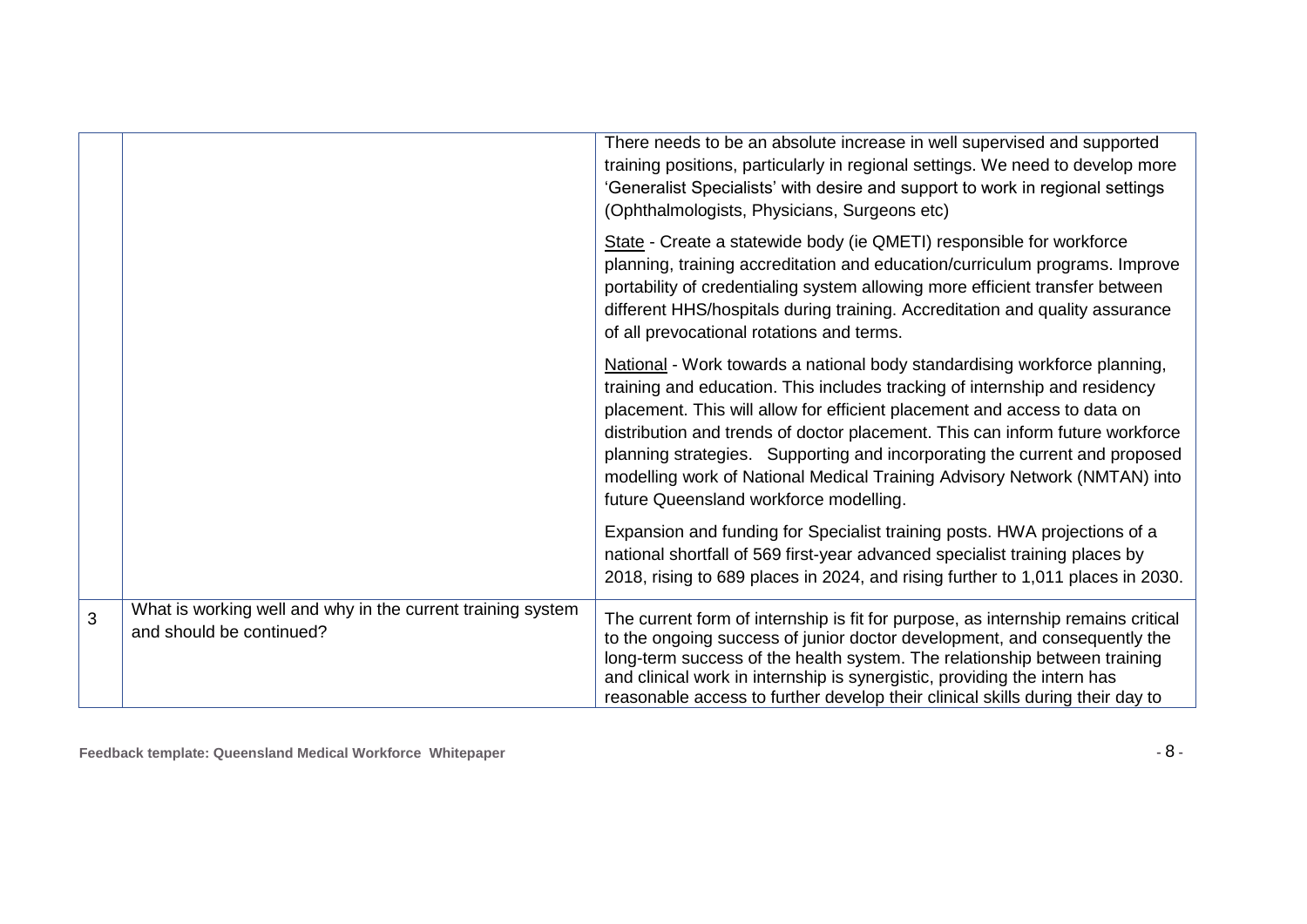|                |                                                                                                                                                | day practice, and has access to ongoing professional education. When an<br>intern is and provided opportunities to practice procedural skills in a<br>supervised environment, the intern year is highly effective in developing the<br>requisite skills for future independent practice. It provides a transition period<br>between the final clinical years of medical school and the start of the journey<br>into vocational training. This supervision associated with internship is<br>essential in building confidence and competence. Through their daily<br>interactions with peers, senior doctors, allied health, administration staff,<br>patients and their families, the intern year is also vital in the development of<br>interpersonal communication skills, resilience and professional identity. |
|----------------|------------------------------------------------------------------------------------------------------------------------------------------------|-------------------------------------------------------------------------------------------------------------------------------------------------------------------------------------------------------------------------------------------------------------------------------------------------------------------------------------------------------------------------------------------------------------------------------------------------------------------------------------------------------------------------------------------------------------------------------------------------------------------------------------------------------------------------------------------------------------------------------------------------------------------------------------------------------------------|
|                |                                                                                                                                                | The ongoing accreditation of Intern terms as well as the expansion of this<br>accreditation to PGY 2 and other pre-vocational training terms is critical.<br>Accreditation should be against national benchmarks and the ACFJD.                                                                                                                                                                                                                                                                                                                                                                                                                                                                                                                                                                                   |
|                |                                                                                                                                                | Some hospital education programs work well in providing useful information<br>on career development and training. This is important to guide junior doctors<br>on suitable career pathways. Others also provide good non-clinical training<br>opportunities such as leadership and communication development<br>workshops. These programs are important to ensure doctors train and give<br>appropriate advice to their juniors.                                                                                                                                                                                                                                                                                                                                                                                  |
| $\overline{4}$ | Should all RMOs have rural, regional, general practice,<br>private health and/or community based experiences during<br>prevocational training? | Rural, general practice, private and community based experiences have the<br>potential to enhance professional and personal growth by allowing the intern<br>to integrate their clinical skills and knowledge into the healthcare needs of<br>the greater community outside of the public hospital settings. The rural,<br>general practice and private patient populations vary greatly in<br>demographics, location, access to resources and income, which has a<br>dramatic effect on their health status, particularly the ongoing management<br>of comorbidities and the ease at which they access acute medical care when<br>required. Experience with these different populations (for any length of time)                                                                                                 |

**Feedback template: Queensland Medical Workforce Whitepaper -** 9 **-**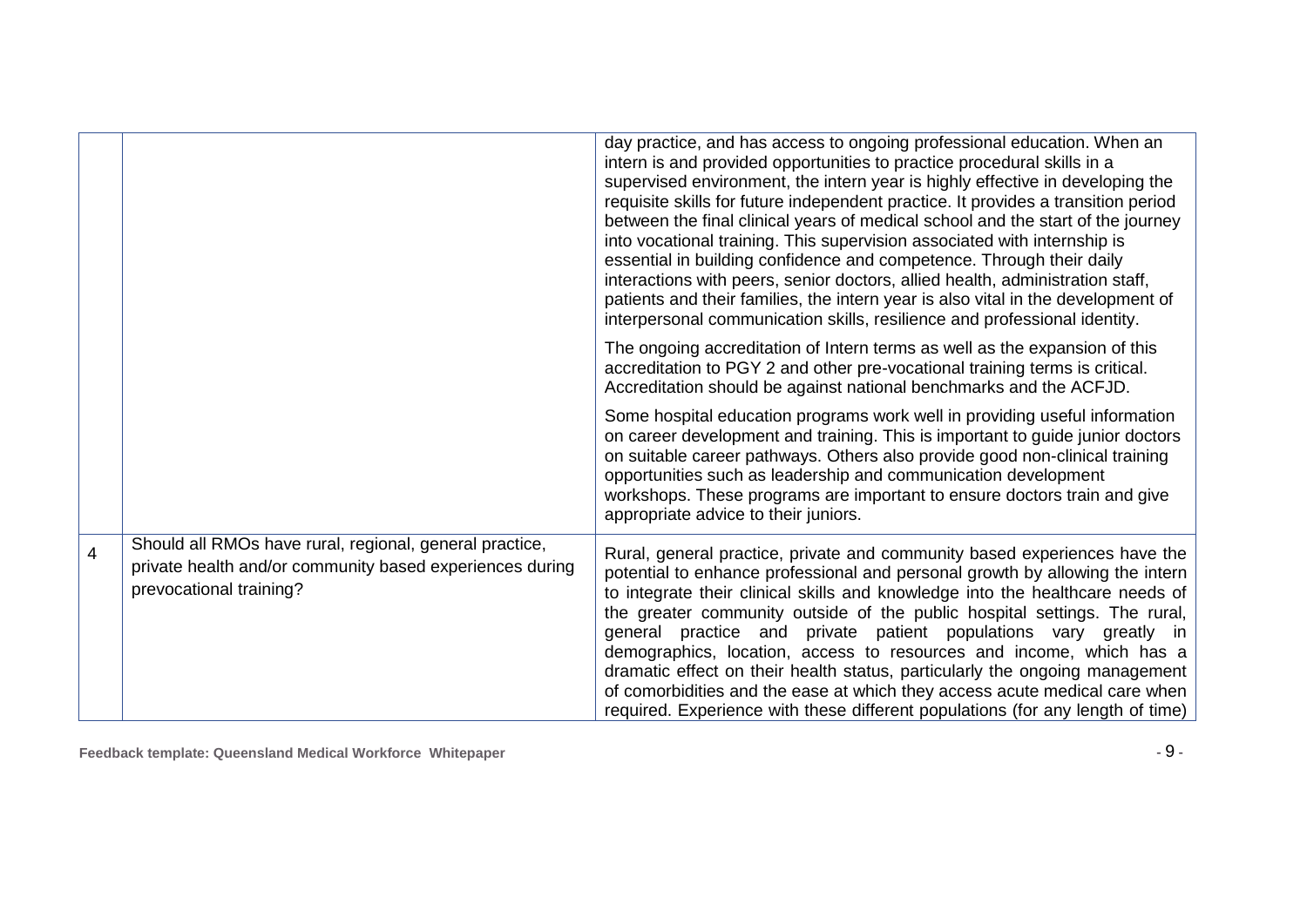| helps to foster and develop the trait of generalism.                                                                                                                                                                                                                                                                                                                                                                                                                                                                                                                                                                                                                                                                                                                                                                                                                                   |
|----------------------------------------------------------------------------------------------------------------------------------------------------------------------------------------------------------------------------------------------------------------------------------------------------------------------------------------------------------------------------------------------------------------------------------------------------------------------------------------------------------------------------------------------------------------------------------------------------------------------------------------------------------------------------------------------------------------------------------------------------------------------------------------------------------------------------------------------------------------------------------------|
| For an RMO to get the most benefit from these terms, there must be<br>adequate support and resources to ensure ongoing availability of teaching<br>and supervision in conjunction with clinical work, and that the curricula and<br>learning requirements should still meet the competencies outlined in the<br>AMC Australian Curriculum framework for Junior Doctors. Entry into such<br>terms should be voluntary within reason, as engagement with such diverse<br>population groups would not be best handled by an ambivalent and<br>otherwise unenthusiastic RMO, which also increases the risk of disengaging<br>community based practitioners from providing medical training and<br>supervision                                                                                                                                                                              |
| Any model incorporating community-based intern training must be accredited<br>and must meet the requirements of the Registration Standard - Granting<br>registration as a medical practitioner on completion of intern training and<br>accompanying AMC National Internship Framework accreditation standards<br>and guidelines for intern training. Any model considered must also include<br>complete onsite supervision for all interns at all times. Interns should not be<br>placed in a position where they are not adequately supported by senior<br>medical staff and registrars and we do not support supervision of interns in<br>community-based settings by non-medical professionals. While non-medical<br>professionals may be involved in the immediate supervision of some<br>teaching and training activities, they should not assume the role of term<br>supervisor. |
| The gap left by the defunding of the PGPPP has led the AMA to<br>recommended the establishment of a Community Residency Program.<br>The AMA proposal sets out the design and funding principles that<br>would support opportunities for JMOs to undertake rotations of up to<br>13 weeks into general practice - helping them to experience life as a                                                                                                                                                                                                                                                                                                                                                                                                                                                                                                                                  |

**Feedback template: Queensland Medical Workforce Whitepaper -** 10 **-**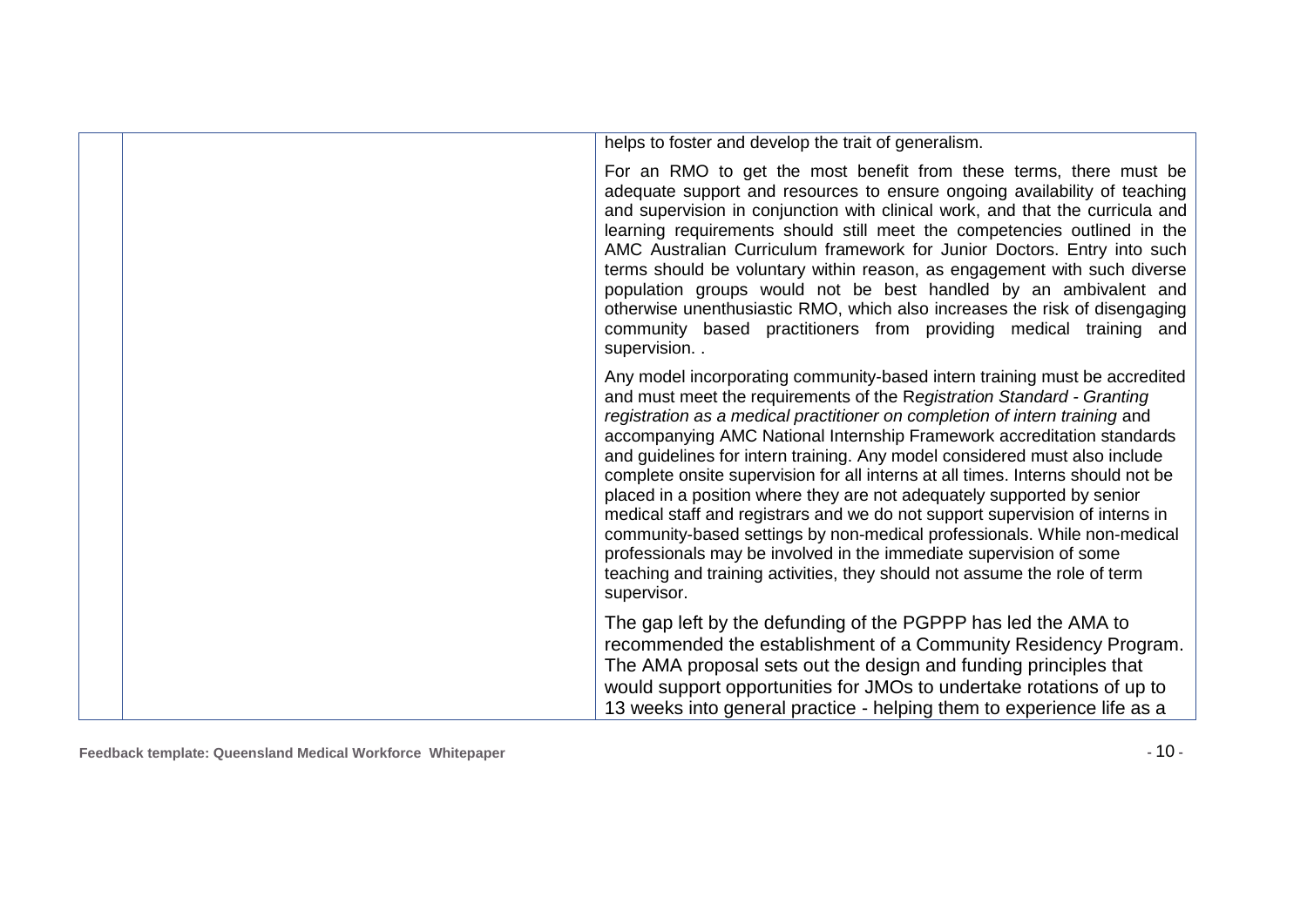|   |                                                                                                               | GP and to enhance their clinical experience.<br>https://ama.com.au/submission/community-residency-program                                                                                                                                                                                                                                                                                                                                                                                                                                                                                                                                                                                                                                                                       |
|---|---------------------------------------------------------------------------------------------------------------|---------------------------------------------------------------------------------------------------------------------------------------------------------------------------------------------------------------------------------------------------------------------------------------------------------------------------------------------------------------------------------------------------------------------------------------------------------------------------------------------------------------------------------------------------------------------------------------------------------------------------------------------------------------------------------------------------------------------------------------------------------------------------------|
| 5 | Should Queensland adopt a formal curriculum or accredited<br>system of training for PGY2?                     | AMA Queensland supports ongoing accreditation of both PGY1 & 2, with the<br>current intern model deemed to be fit for purpose. This ensures ongoing<br>structured training for RMOs and also provides an opportunity for career<br>guidance when choosing specialist paths. Non-clinical teaching opportunities<br>such leadership, communication and management skills can also<br>incorporated. These skills form an important part in a senior medical officer's<br>duties, and training has traditionally not been widely available.<br>The subsequent expansion of accreditation to encompass all pre-vocational<br>terms and establishments of structured frameworks for career pathways<br>would ensure the ongoing quality of Queensland based training.                |
|   |                                                                                                               |                                                                                                                                                                                                                                                                                                                                                                                                                                                                                                                                                                                                                                                                                                                                                                                 |
| 6 | Are additional pathways required to ensure the effective and<br>efficient progression of vocational trainees? | AMA Queensland wants to see action at every level of the training pathway,<br>from internship through to retirement, to ensure that Queensland trains,<br>recruits and retains the best doctors in Australia. AMA Queensland's Health<br>Vision advocates for a culture in Queensland which encourages robust<br>debate, expert engagement, best-practice innovation and a culture of<br>compassion towards fellow health professionals and patients. This would be<br>done by establishing a new medical workforce training body called the<br>Queensland Medical Education Training Institute (QMETI) which will be<br>responsible for the development and execution of innovative workforce<br>training strategies. This may include additional pathways to ensure effective |

**Feedback template: Queensland Medical Workforce Whitepaper -** 11 **-**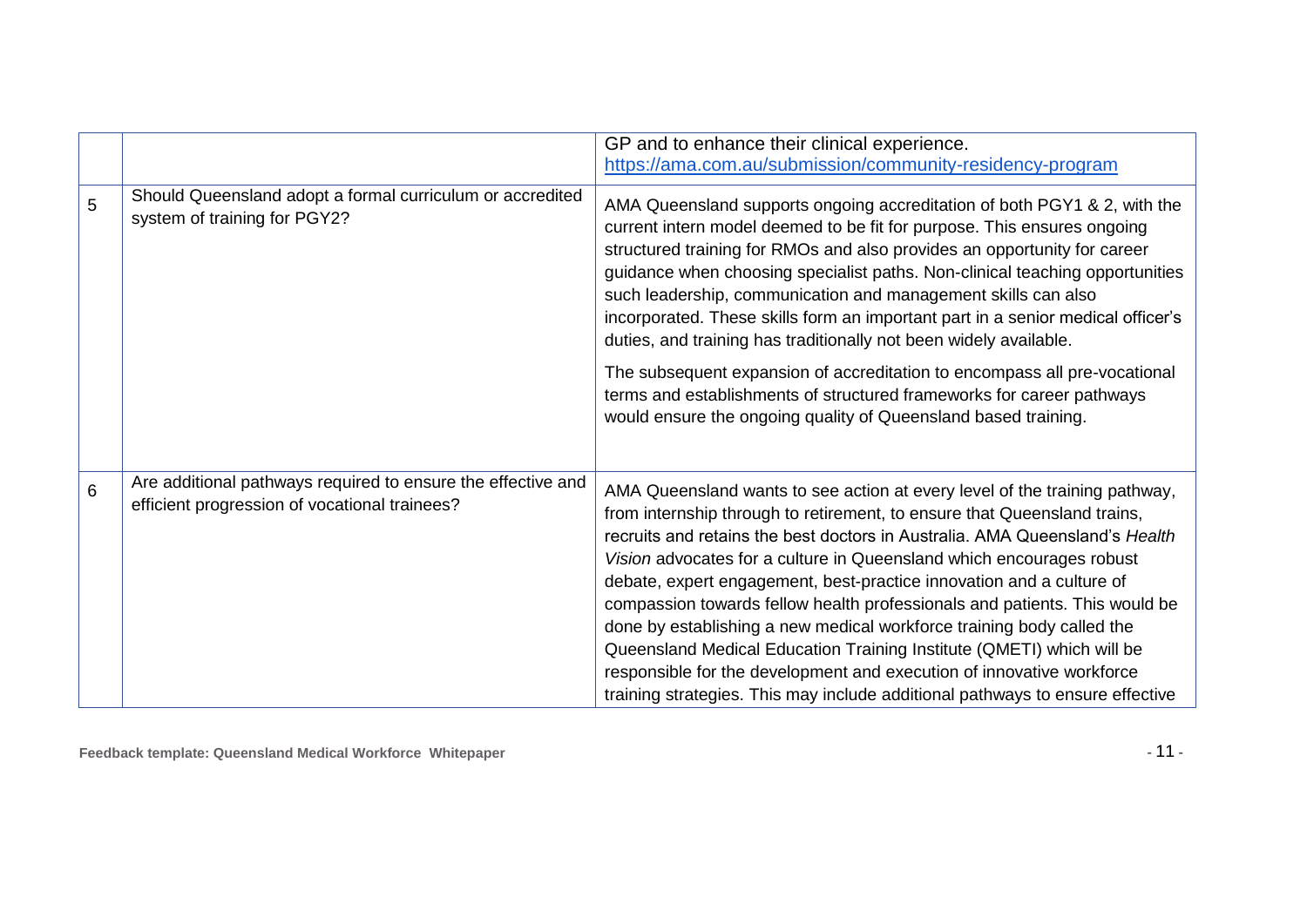|                |                                                                                                                                             | and efficient progression of vocational trainees via accredited pathways.                                                                                                                                                                                                                                                                                                                                                                                                                                                                                                                                                                                                                                                                                                                                                                                                                                                                                                                                                                                                                                                                                                                                                                                                                           |
|----------------|---------------------------------------------------------------------------------------------------------------------------------------------|-----------------------------------------------------------------------------------------------------------------------------------------------------------------------------------------------------------------------------------------------------------------------------------------------------------------------------------------------------------------------------------------------------------------------------------------------------------------------------------------------------------------------------------------------------------------------------------------------------------------------------------------------------------------------------------------------------------------------------------------------------------------------------------------------------------------------------------------------------------------------------------------------------------------------------------------------------------------------------------------------------------------------------------------------------------------------------------------------------------------------------------------------------------------------------------------------------------------------------------------------------------------------------------------------------|
| $\overline{7}$ | What training measures could be applied to achieve a better<br>distribution of the workforce both geographically and across<br>specialties? | We believe the QMETI proposal contained within Part 2 of the AMA<br>Queensland Health Vision could be one avenue to help achieve this. Our<br>vision for QMETI is that it should should have focused competencies that<br>respond to pressing workforce concerns and broader patient outcomes, one<br>of which would be developing, coordinating, overseeing and evaluating<br>education and training programs to ensure they support service delivery<br>needs and meet health sector requirements.<br>More broadly, the AMA supports the establishment of regional training<br>networks for training. Whilst excellent clinical training infrastructure and<br>networks exist at an undergraduate level e.g. rural clinical schools and<br>University departments of rural health, there are only a small number<br>of coordinated rural training strategies during prevocational and<br>vocational medical training. Regional training networks (RTNs) offer a<br>potential solution to improving medical workforce maldistribution by<br>enhancing generalist and specialist training opportunities, and<br>supporting prevocational and vocational trainees to live and work, in<br>regional, rural and remote areas.<br>https://ama.com.au/position-statement/regional-training-networks-2014 |
|                |                                                                                                                                             |                                                                                                                                                                                                                                                                                                                                                                                                                                                                                                                                                                                                                                                                                                                                                                                                                                                                                                                                                                                                                                                                                                                                                                                                                                                                                                     |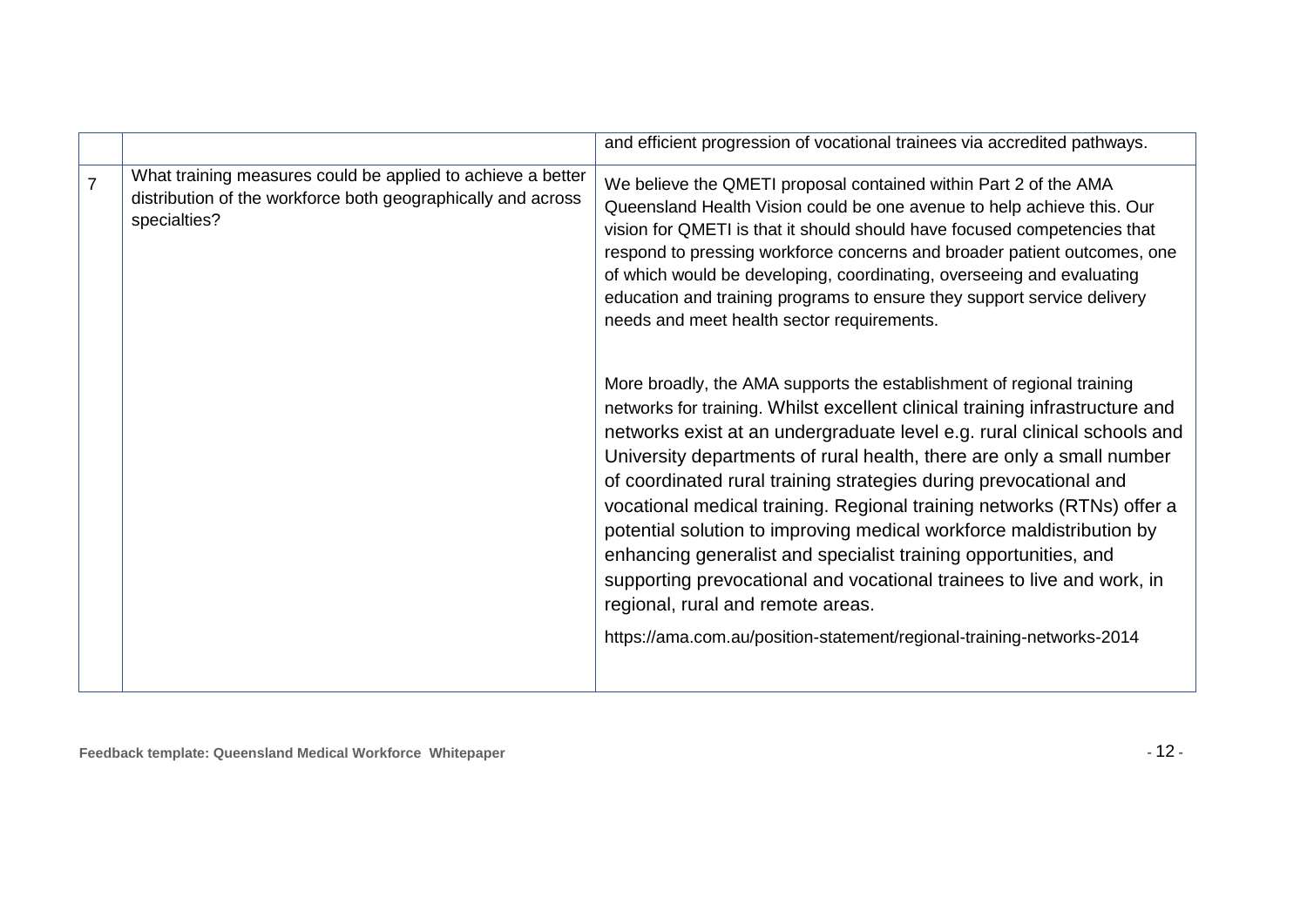| 8  | What can be done to maximise distribution of medical<br>practitioners to Queensland Health hospitals outside of<br>south east Queensland?                                                                 | AMA Queensland believes QMETI can provide significant value by providing<br>expert assistance to the Colleges and Queensland Health in establishing<br>network training programs in rural and regional areas of need. The additional<br>support offered by a dedicated QMETI team will allow these regions to<br>access resources to establish a critical mass of trainers and trainees,<br>ensuring that future workforce needs can be met.                                                                                                                                                                                                                                                                                                                |
|----|-----------------------------------------------------------------------------------------------------------------------------------------------------------------------------------------------------------|-------------------------------------------------------------------------------------------------------------------------------------------------------------------------------------------------------------------------------------------------------------------------------------------------------------------------------------------------------------------------------------------------------------------------------------------------------------------------------------------------------------------------------------------------------------------------------------------------------------------------------------------------------------------------------------------------------------------------------------------------------------|
| 9  | How do we overcome perception that an internship and<br>prevocational training must be completed in a major tertiary<br>hospital in Brisbane in order to proceed to vocational<br>training opportunities? | The intern year should provide sufficient breadth of clinical experiences to<br>enable interns to make informed decisions about entry into specialty training,<br>even if that only means differentiating the general areas of medicine,<br>surgery, critical care and general practice. This is currently met by the ability<br>to take elective terms in addition to core medical, surgical and emergency<br>rotations, which may have a sub-specialty component depending on the<br>tertiary level of the hospital involved. Providing doctors finish their internship<br>with a broadly similar set of clinical skills and professional competencies, the<br>variation in clinical exposure based purely on hospital site during internship<br>is moot. |
| 10 | What can be done to influence career decisions of junior<br>doctors to stimulate interest in and commitment to rural and<br>regional practice and to specialties of need?                                 | A junior doctor is, anecdotally, more likely to return to any hospital in which<br>they had an overall positive experience. If this can be catered for by an area<br>of need, particularly a rural site, then there is potential to attract doctors to<br>continue their career in that particular area.                                                                                                                                                                                                                                                                                                                                                                                                                                                    |
|    |                                                                                                                                                                                                           | We do not support models where inappropriate incentivisation or penalties                                                                                                                                                                                                                                                                                                                                                                                                                                                                                                                                                                                                                                                                                   |

**Feedback template: Queensland Medical Workforce Whitepaper -** 13 **-**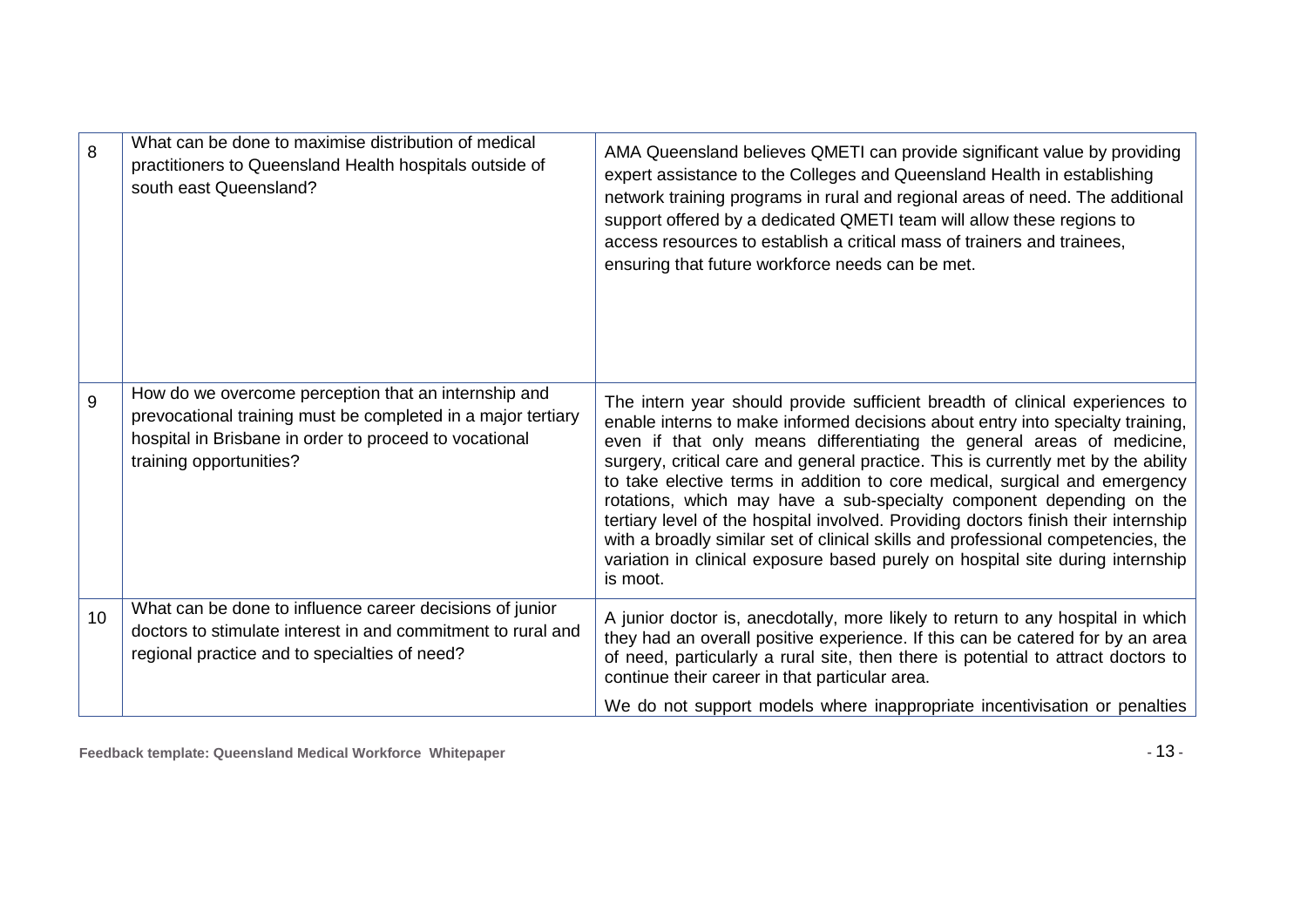|  | are applied to meet workforce maldistribution. Such 'carrot & stick' methods<br>are not beneficial in the long term to ensure a sustainable and engaged<br>medical workforce in areas of workforce need.                                                                                                                                                                                                                                                                                                                                                        |
|--|-----------------------------------------------------------------------------------------------------------------------------------------------------------------------------------------------------------------------------------------------------------------------------------------------------------------------------------------------------------------------------------------------------------------------------------------------------------------------------------------------------------------------------------------------------------------|
|  | The former Prevocational General Practice Placements program (PGPPP),<br>allowed a good opportunity for interns and junior doctors to undertake well<br>supervised placements in general practice as part of their training. The<br>unfortunate abolishing of this program has meant the loss of a valuable<br>method of attracting doctors into regional general practice. We strongly<br>recommend a replacement program be established to allow for both interns<br>and PGY-2 exposure to general practice in a safe, professional and<br>supervised manner. |
|  | Education of medical students and junior doctors on the situation of the<br>medical workforce and likely projections may be of benefit in influencing<br>career pathways early. Utilisation of data from the HWA 2025 report as well<br>as ongoing NMTAN modelling projects should inform this.                                                                                                                                                                                                                                                                 |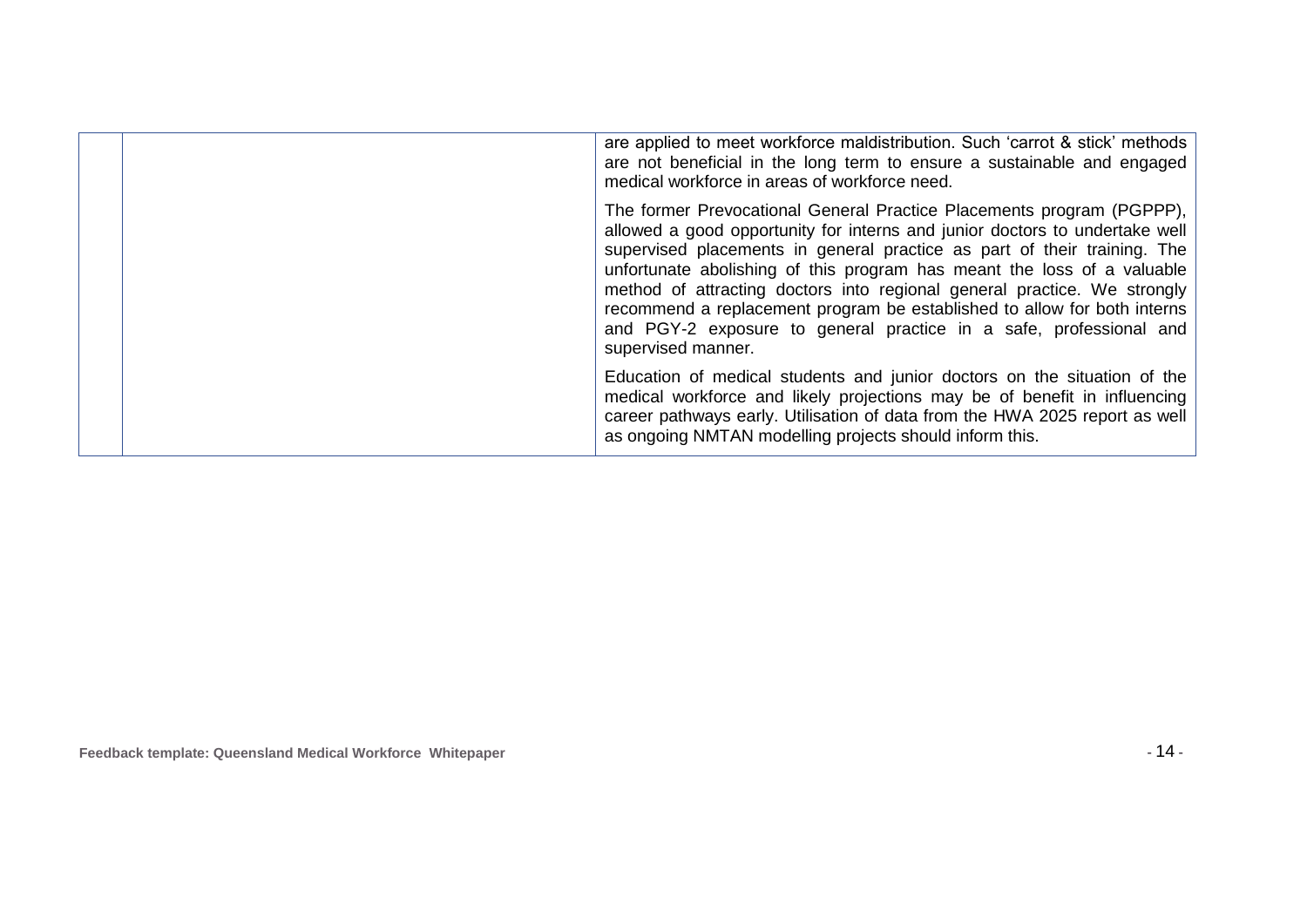### **Part C: Potential Strategic Directions**

### **Potential strategic directions for the medical workforce plan for Queensland**

#### **Direction 1 - Training, supervision and assessment models**

Maintaining quality clinical supervision and assessment represents a significant investment for Queensland Health. Increasing numbers of medical graduates, the demands of service delivery and changing funding models in public hospitals are challenging the capacity of clinicians to undertake supervision, teaching and training.

Education and training are critical elements in a contemporary health service. Effective education strategies improve patient safety, health service performance and supports development of the future healthcare workforce.

| Direction 1 - Training supervision and assessment |                                                                                                                                                                                                                   | <b>Support, Support in Principle,</b><br>Do not support | <b>Comments</b>                                                                                                                                                                                                                                                                                                                                                                                                                                                                                   |
|---------------------------------------------------|-------------------------------------------------------------------------------------------------------------------------------------------------------------------------------------------------------------------|---------------------------------------------------------|---------------------------------------------------------------------------------------------------------------------------------------------------------------------------------------------------------------------------------------------------------------------------------------------------------------------------------------------------------------------------------------------------------------------------------------------------------------------------------------------------|
| 1.1                                               | Advocate for the continuation of the<br>Commonwealth Specialist Training Program<br>(STP) to increase the number of available<br>training positions in regional Queensland as<br>well as other expanded settings. | Support                                                 | The continuation of the Commonwealth STP would<br>help to address the current issue of 'bottlenecking'<br>in the Australian system, while also providing as an<br>incentive for community-based practice provided<br>that adequate clinical experience was available.<br>We recommended that the Government expand the<br>number of places in the STP from 900 to 1,400<br>places by 2018 and to 1,900 places by 2030 to help<br>address the looming bottleneck in specialist training<br>places. |

**Feedback template: Queensland Medical Workforce Whitepaper -** 15 **-**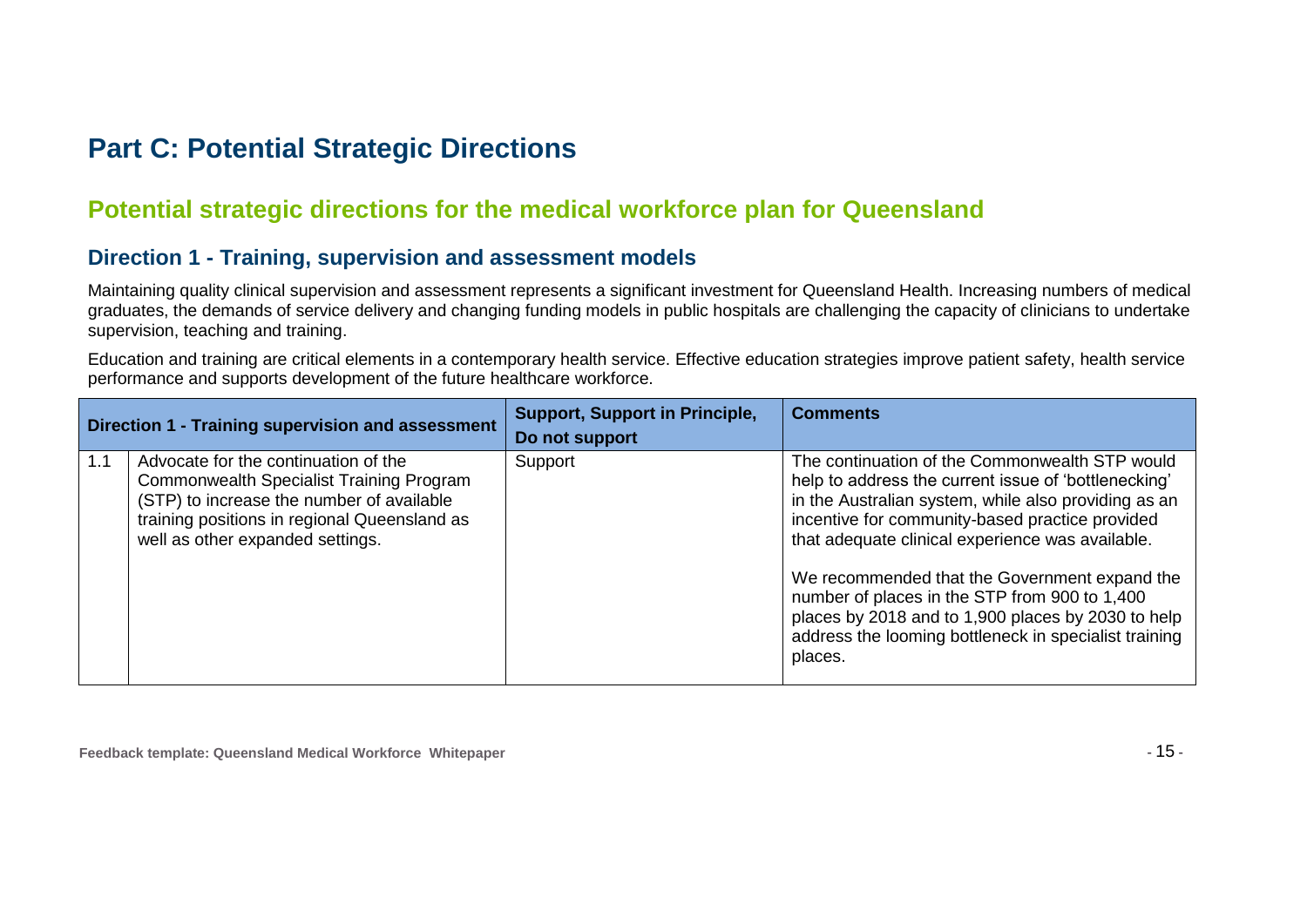| 1.2 | Explore and understand existing issues for<br>junior doctors related to prevocational training<br>and education.                                 | Support              | AMA Queensland has a Council of Doctors in<br>Training primarily for this purpose, as does most<br>other AMA branches. The CDT includes RMO and<br>registrar representatives of a wide variety of hospital<br>and health services, training experience and<br>research backgrounds. Collaboration with the<br>relative CDTs in each state would be highly<br>advantageous in understanding the major issues<br>affecting junior doctors in the prevocational training.<br>Supporting the recommendation by the The<br>Australian Health Ministers' Advisory Council<br>(AHMAC) National Intern review for a National<br>Training Survey will can add valuable and granular<br>data to aid our understanding of issues faced by<br>junior doctors. |
|-----|--------------------------------------------------------------------------------------------------------------------------------------------------|----------------------|---------------------------------------------------------------------------------------------------------------------------------------------------------------------------------------------------------------------------------------------------------------------------------------------------------------------------------------------------------------------------------------------------------------------------------------------------------------------------------------------------------------------------------------------------------------------------------------------------------------------------------------------------------------------------------------------------------------------------------------------------|
| 1.3 | Identify strategies to enhance the delivery and<br>coordination of prevocational and vocational<br>medical education and training.               | Support              | QMETI, if established, would ideally undertake this<br>task as one of its core functions.                                                                                                                                                                                                                                                                                                                                                                                                                                                                                                                                                                                                                                                         |
| 1.4 | Investigate different modalities to undertake<br>and share information relating to medical<br>education, supervision and assessment.             | Support in principle | Full support would depend on the form of modalities<br>involved.                                                                                                                                                                                                                                                                                                                                                                                                                                                                                                                                                                                                                                                                                  |
| 1.5 | Identify strategies to enhance the distribution of<br>new fellows to senior medical officer positions<br>in regional, rural and remote settings. | Support in principle | AMA Queensland is open to discussion regarding<br>this, provided that the needs of the new fellows are<br>also taken into consideration. Forcing a new fellow<br>to work in a regional area against their will, with little                                                                                                                                                                                                                                                                                                                                                                                                                                                                                                                       |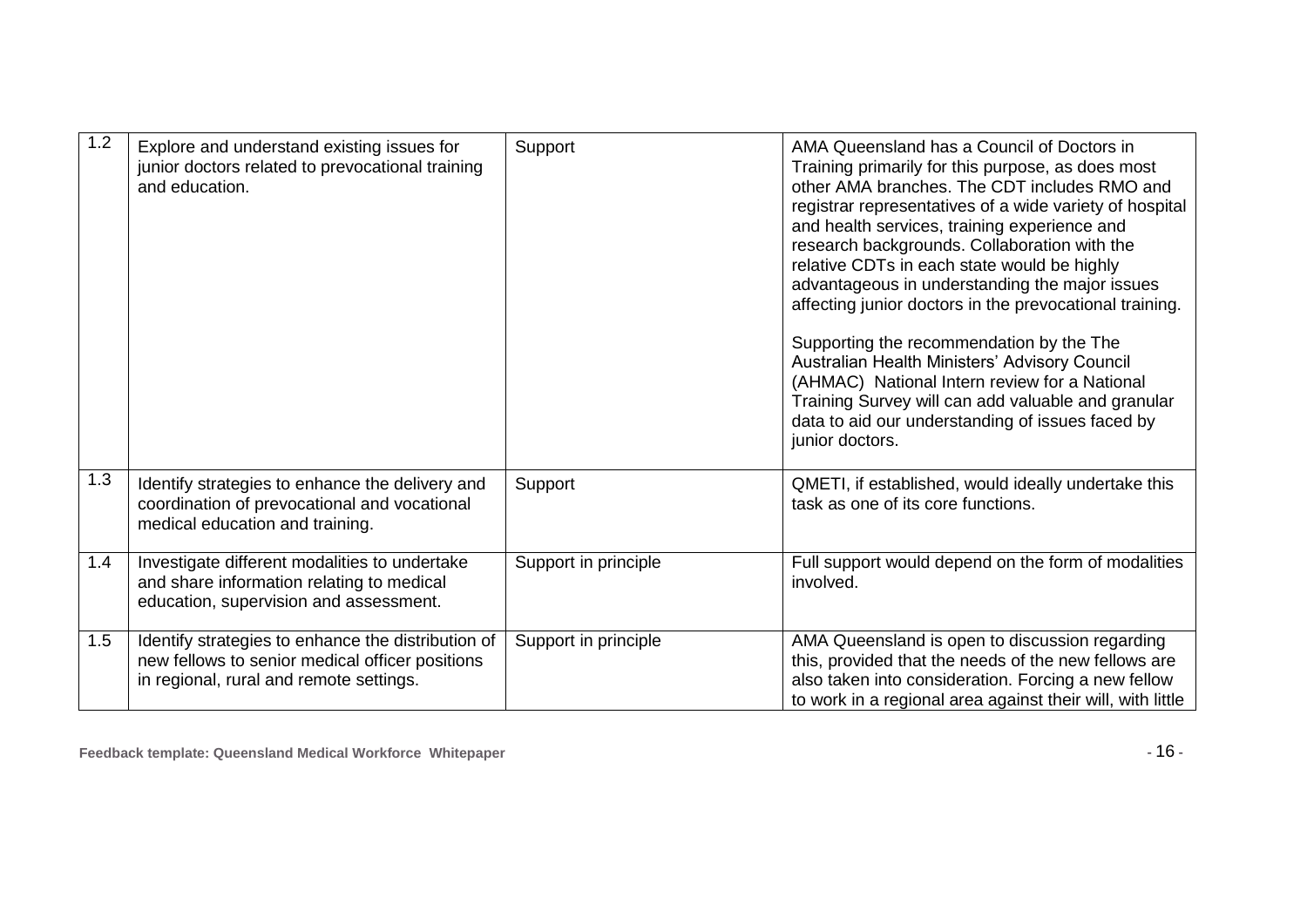|     |                                                                                                                                                              |                      | room for professional development or in a situation<br>that places undue stress on their mental health or<br>family commitments would only serve to<br>disenfranchise them, with a loss of engagement<br>with the community involved (of no benefit to the<br>doctor or the patients). Identification of these        |
|-----|--------------------------------------------------------------------------------------------------------------------------------------------------------------|----------------------|-----------------------------------------------------------------------------------------------------------------------------------------------------------------------------------------------------------------------------------------------------------------------------------------------------------------------|
|     |                                                                                                                                                              |                      | strategies need to involve discussion with the senior<br>registrars and future fellows to ensure compliance<br>and appropriate working condition terms are met.                                                                                                                                                       |
|     |                                                                                                                                                              |                      | We have also attached the AMA Rural Health<br>Issues Survey which contains a section with the Top<br>10 policy proposals which we believe may be<br>worthy of consideration in this context.                                                                                                                          |
| 1.6 | Undertake a review of medical specialty<br>training programs to identify the specialty<br>and/or specialties suitable for remote<br>supervision of trainees. | Support in principle | A review of specialty training is a worthy<br>undertaking, however it has the potential to become<br>(or seen to be) a cost saving exercise. This<br>proposal should be seen as an opportunity to grow<br>and improve the uptake and distribution of such<br>programs.                                                |
|     |                                                                                                                                                              |                      | Remote supervision should not compromise patient<br>or trainee safety, access to timely assistance, peer<br>mentorship, nor be dependant on vulnerable<br>electronic systems. Sufficient clinical, electronic and<br>physical infrastructure, with redundancy systems,<br>must exist to support trainees as required. |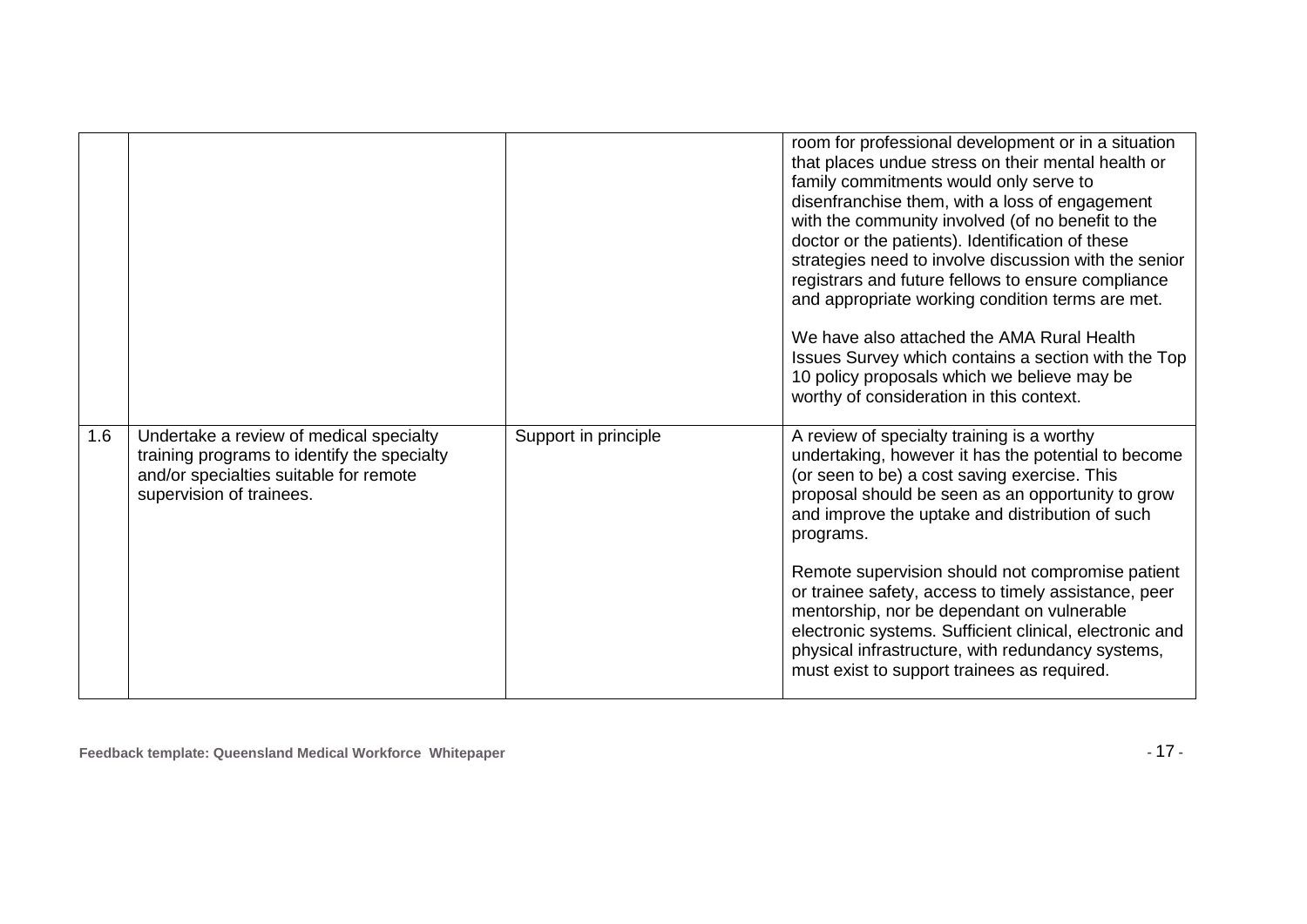| 1.7      | Determine the hospital locations in Queensland<br>that would be suitable to host a vocational<br>trainee being supervised remotely.                                                  | Support | We wish to note that the hosting of a vocational<br>trainee will require consideration of the living<br>conditions available to the trainee in that area (e.g.<br>appropriate accommodation, car / travel allowance,<br>internet access etc) as well as the clinical suitability<br>of the hospital and health service itself.                                                                                                                                                                        |
|----------|--------------------------------------------------------------------------------------------------------------------------------------------------------------------------------------|---------|-------------------------------------------------------------------------------------------------------------------------------------------------------------------------------------------------------------------------------------------------------------------------------------------------------------------------------------------------------------------------------------------------------------------------------------------------------------------------------------------------------|
| 1.8      | Collaborate with identified medical specialty<br>colleges to potentially redesign curricula<br>supervision requirements to include use of<br>remote supervision.                     | Support | We support an open discussion between colleges<br>and AMAQ to redesign curricula if required.<br>Ensuring quality of training as well as not<br>compromising the length of time it would normally<br>take a trainee to complete training is vital.                                                                                                                                                                                                                                                    |
| 1.9      | Identify opportunities to apply a pathway<br>coordinated approach to the management of<br>vocational training in specialties where there is<br>no coordinated pathway in Queensland. | Support | We believe development of a coordinated pathway<br>has benefit in making training more readily<br>accessible and efficient which will assist in<br>workforce management.                                                                                                                                                                                                                                                                                                                              |
| 1.1<br>0 | Identify opportunities across the sectors (i.e.<br>public private primary care) to expand training<br>capacity and skill development.                                                | Support | We believe in additional clinical training, that non-<br>clinical training in skills such as communication,<br>leadership and managerial are crucial and currently<br>not well developed. There is a need for training in<br>these areas as they form a significant part in the<br>role of a senior medical officer who fill leadership<br>positions. This will aid in terms of more efficient and<br>effective clinical training, as well as in the<br>administration and management of departments. |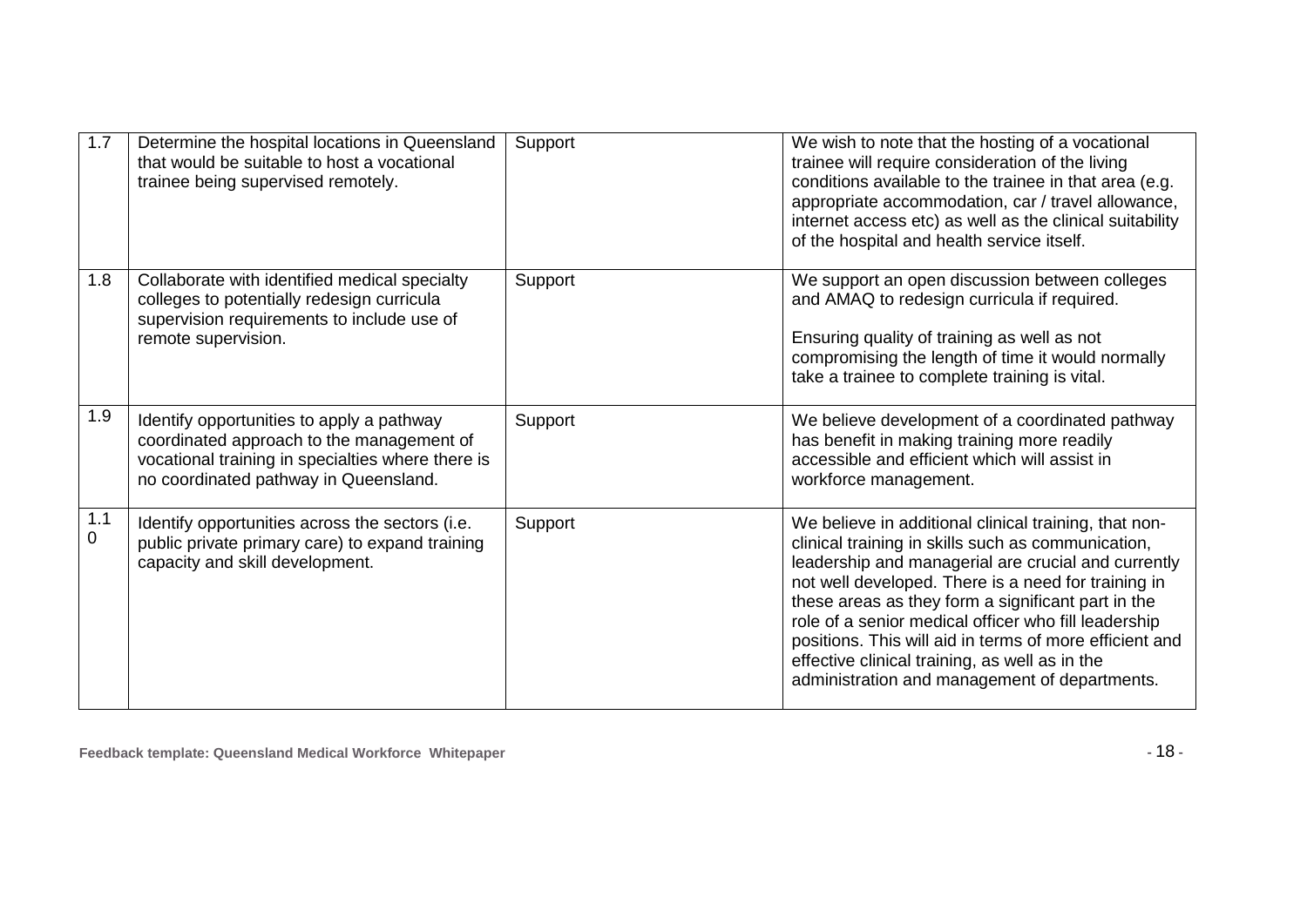| 1.1      | Continue to partner with key stakeholders to<br>develop innovative locally initiated and<br>maintained models of training that targets<br>specific workforce priorities. | Support | An open discussion and collaboration with AMAQ is<br>encouraged to target specific workforce priorities. |
|----------|--------------------------------------------------------------------------------------------------------------------------------------------------------------------------|---------|----------------------------------------------------------------------------------------------------------|
| 1.1<br>2 | Continue to explore, support and encourage<br>uptake of opportunities to increase generalist<br>training.                                                                | Support | There is benefit to generalist training especially in<br>regional areas.                                 |

#### **Direction 2 – Career pathway counselling for medical students and junior doctors**

There is evidence to suggest that career pathway counselling can influence the vocational pathway direction of medical students and medical officers in their early pre-vocational training years. The main influence of career choice for medical graduates appears to be the prestige and lifestyle friendliness associated with that career option. There is potential to promote career options early in the undergraduate and prevocational years in a way that aims to address the perceptions of various career choices and encourage graduates into vocations where there is a workforce need.

There is also potential to influence demand for specialty training options during the early prevocational years to promote choices into those specialties that are perceived as less prestigious compared to others.

| Direction 2 - Career pathway counselling strategies |                                                                                                                                                                                                          | <b>Support, Support in</b><br><b>Principle, Do not support</b> | <b>Comments</b>                                                                                                                                                                                                                                                                                                          |
|-----------------------------------------------------|----------------------------------------------------------------------------------------------------------------------------------------------------------------------------------------------------------|----------------------------------------------------------------|--------------------------------------------------------------------------------------------------------------------------------------------------------------------------------------------------------------------------------------------------------------------------------------------------------------------------|
| 2.                                                  | Promote prevocational and vocational training<br>opportunities within Queensland, with a focus on<br>encouraging career choices within areas of<br>current and predicted areas of workforce<br>shortage. | Support in principle                                           | AMA Queensland respects the need for greater<br>workforce in areas of deficiency. However, the<br>provision of training opportunities in these areas<br>should not be against the will of the trainee and must<br>also respect their need for adequate supervision,<br>clinical experience and working hours that do not |

**Feedback template: Queensland Medical Workforce Whitepaper -** 19 **-**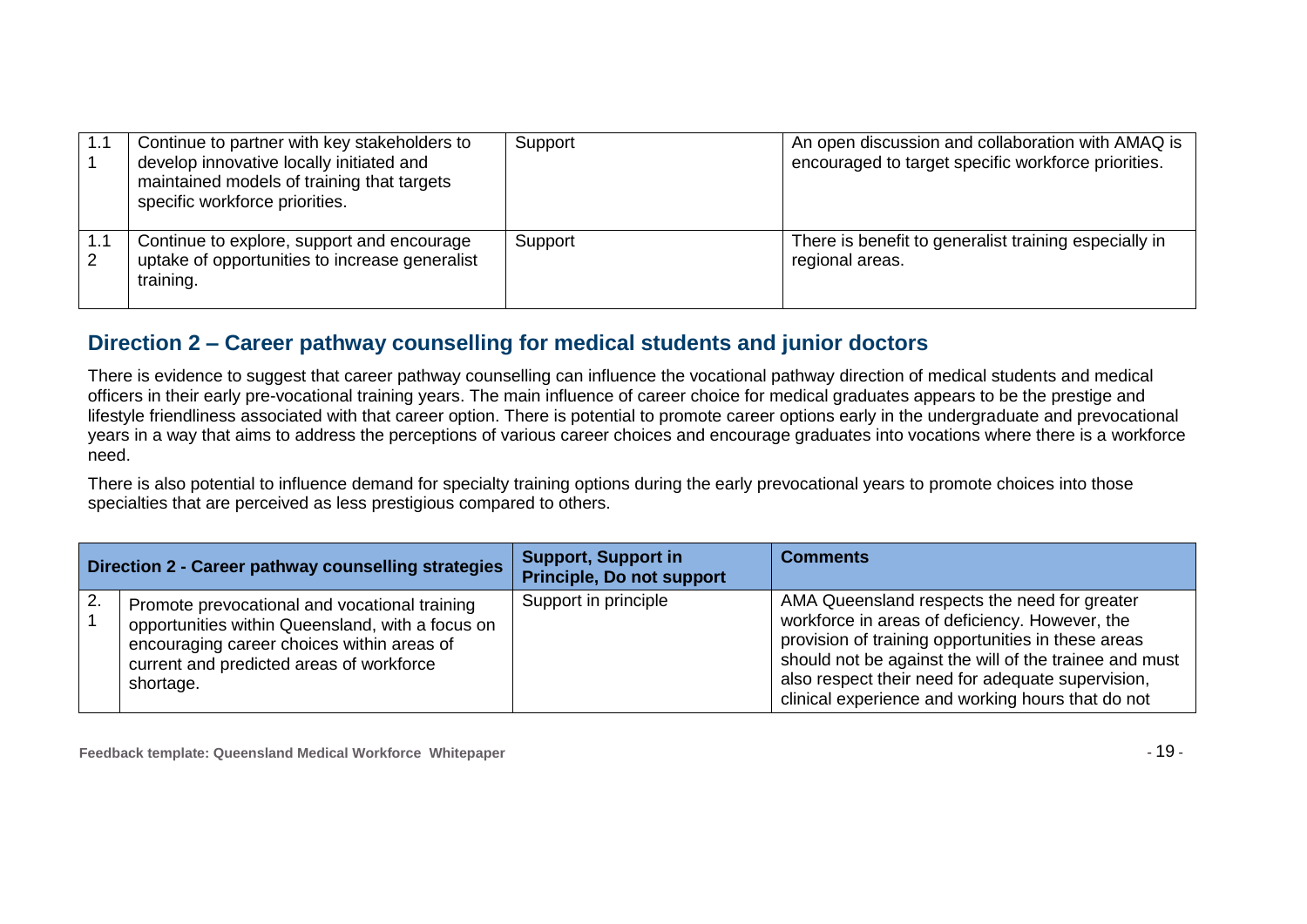|                      |                                                                                                                |                      | jeopardise their physical or mental health.                                                                                                                                                                                                                                                                                                                                                                                                                                                                                                                                                                                                                                                                                                                                                               |
|----------------------|----------------------------------------------------------------------------------------------------------------|----------------------|-----------------------------------------------------------------------------------------------------------------------------------------------------------------------------------------------------------------------------------------------------------------------------------------------------------------------------------------------------------------------------------------------------------------------------------------------------------------------------------------------------------------------------------------------------------------------------------------------------------------------------------------------------------------------------------------------------------------------------------------------------------------------------------------------------------|
| 2.<br>$\overline{2}$ | Publish training figures and workforce data for<br>key specialties to inform careers decisions.                | Support in principle | While these figures may be useful for some junior<br>doctors, they should not be published in a way that<br>appear to be unfairly biased towards particular<br>specialties. This should be informed by the HWA<br>2025 report data as well as ongoing NMTAN<br>modelling projects.                                                                                                                                                                                                                                                                                                                                                                                                                                                                                                                        |
| 2.<br>3              | Scope a Queensland Medical Careers Expo for<br>current and prospective medical students and<br>junior doctors. | Support              | A careers expo would be an excellent way to assist<br>medical graduates in choosing a career pathway, so<br>long as there was adequate and equal representation<br>from the collages and other training providers (e.g.<br>the defence force). The ability for potential trainees to<br>discuss their concerns and questions with college<br>selection committee members and advanced trainees<br>would also be highly advantageous.<br>Ideally there should be multiple expos held around<br>Queensland to ensure there is equal opportunity for<br>regional, remote and urban medical students and<br>junior doctors to attend.<br>AMA Queensland and the CDT would be willing to<br>assist in providing information, advice and assistance<br>in planning and promoting these expos where<br>possible. |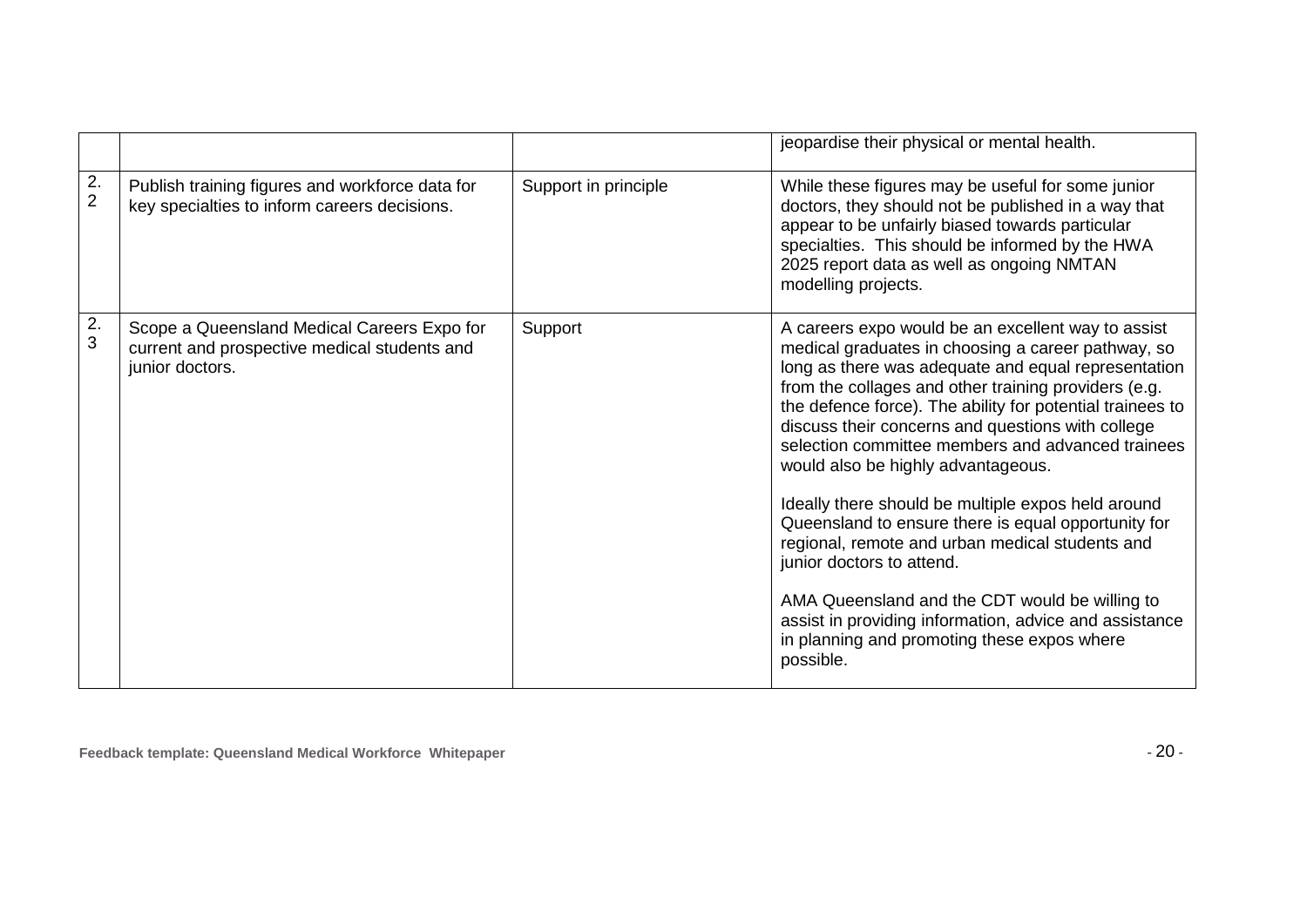| 2.<br>4 | Publicise and promote the positive experiences<br>and career opportunities of those working in<br>current and predicted areas of workforce<br>shortage.               | Support | The positive experience of those working in predicted<br>areas of shortage would be useful, but even more so<br>if it included a range of specialties (e.g. surgery,<br>obstetrics, general medicine) rather than only<br>focusing on general practice and rural generalism.                   |
|---------|-----------------------------------------------------------------------------------------------------------------------------------------------------------------------|---------|------------------------------------------------------------------------------------------------------------------------------------------------------------------------------------------------------------------------------------------------------------------------------------------------|
| 2.<br>5 | Investigate the different modalilties for<br>communication of information that may influence<br>career decisions.                                                     | Support | There already are a number of modalities to<br>communicate to medical students<br>(med<br>SOCS.<br>QLDMSC etc.) and junior doctors (hospital groups,<br>AMAQ CDT). AMA Queensland suggests finding<br>ways to collaborate with these organisations to<br>streamline the communication process. |
| 2.<br>6 | Tailor recruitment campaigns to ensure maximum<br>advantage at the decision time (PGY2/3) with<br>respect to career choices into areas and/or<br>specialties in need. | Support | We are supportive of this but question why this would<br>not also be offered to PGY1 and medical students.                                                                                                                                                                                     |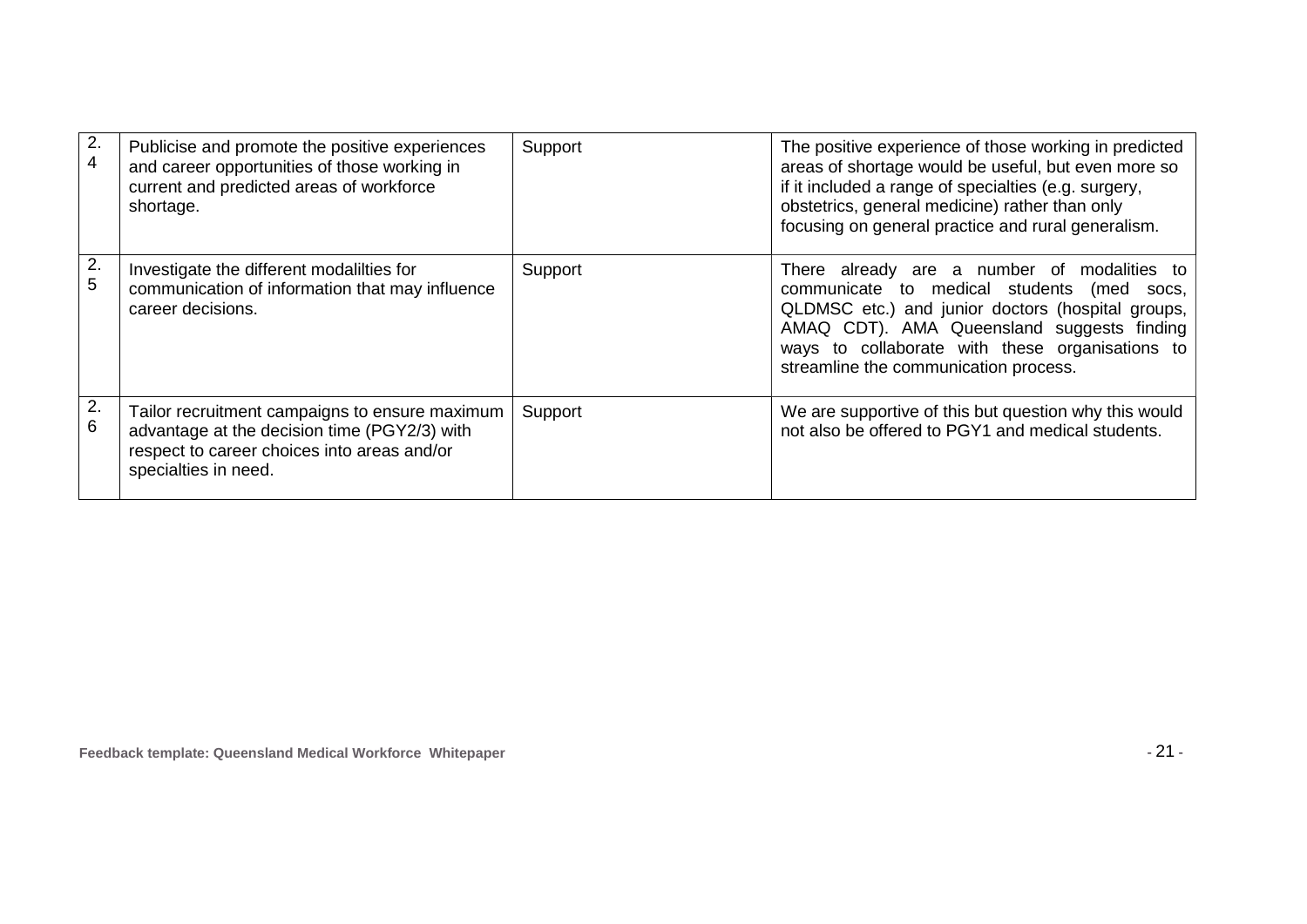#### **Direction 3 – Service and workforce reforms**

A number of countries have responded to the challenges associated with ageing populations, the increased burden of chronic disease and systemic issues by undertaking primary care reform focussed on health promotion, chronic and complex disease management, improved integration between primary and specialist services and a focus on patient engagement and motivation.

The use of mobile technologies may also assist to provide timely and culturally appropriate health information to vulnerable and hard to reach population areas in Queensland. Investigation of this strategy will include medical officer access to technologies which enhance clinical skills, teaching and research.

The recent innovative models of care and workforce reforms that have been explored by Queensland Health are:

- Primary Care Amplification Model "Beacon" Practices
- Physician assistant
- Nurse practitioner
- Advanced practice allied health professionals
- Telehealth and other technologies

| Direction 3 - Service and workforce reform<br>strategies |                                                                                                                                                                                                                                                    | <b>Support, Support in Principle,</b><br>Do not support | <b>Comments</b>                                                                                                                                                                  |
|----------------------------------------------------------|----------------------------------------------------------------------------------------------------------------------------------------------------------------------------------------------------------------------------------------------------|---------------------------------------------------------|----------------------------------------------------------------------------------------------------------------------------------------------------------------------------------|
| 3.                                                       | Work collaboratively with healthcare facilities<br>and the other clinical leads to identify<br>opportunities to progress expanded scope of<br>practice into the workplace and to establish the<br>necessary training opportunities to support role | Do not support                                          | AMAQ does not support extending scope of practice<br>without:<br>• An evidence base of effectiveness and safety<br>Transparent and robust indemnity<br>$\bullet$<br>arrangements |

**Feedback template: Queensland Medical Workforce Whitepaper -** 22 **-**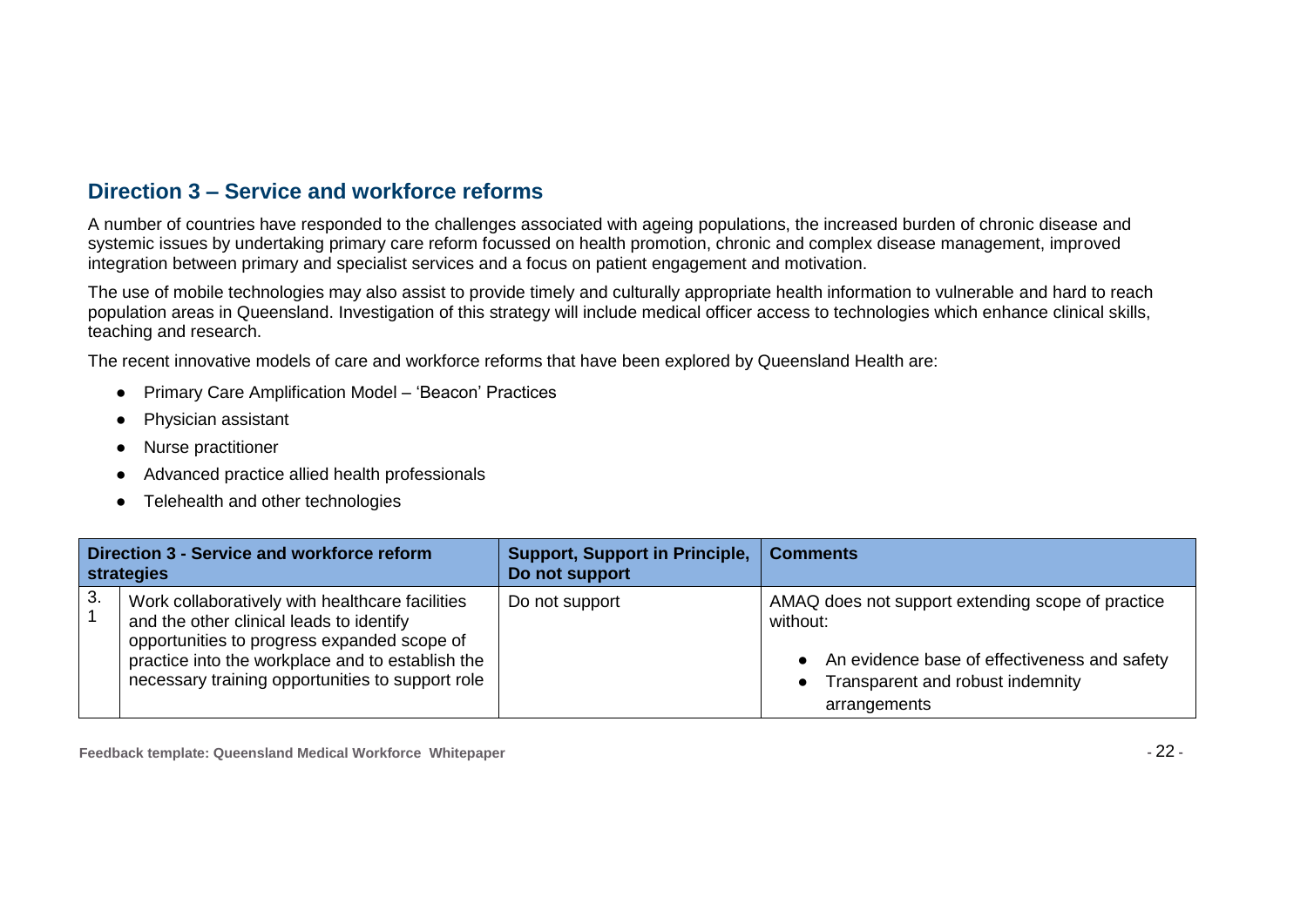|                      | development.                                                                                                                                             |                      | Analysis of capacity to resource extended<br>scope of practice and longer term sustainability<br>Consideration of costs of achieving enhanced<br>skills, which includes potentially reduced<br>capacity for existing medical, allied health and<br>nursing training<br>Overall, AMA Queensland believes that the current<br>balance of care is working effectively, maximising<br>patient safety while preserving patient access. We do<br>not yet see a convincing case to change a system that<br>is not broken, especially when there is still a need for<br>the current non-medical health practitioners scope of<br>practice to be completely fulfilled in order for it to<br>realise its current and future potential. We strongly<br>oppose proposals which would diminish training<br>quality, opportunity and capacity for pre-vocational and<br>vocational doctors. |
|----------------------|----------------------------------------------------------------------------------------------------------------------------------------------------------|----------------------|-------------------------------------------------------------------------------------------------------------------------------------------------------------------------------------------------------------------------------------------------------------------------------------------------------------------------------------------------------------------------------------------------------------------------------------------------------------------------------------------------------------------------------------------------------------------------------------------------------------------------------------------------------------------------------------------------------------------------------------------------------------------------------------------------------------------------------------------------------------------------------|
| 3.<br>$\overline{2}$ | Implement innovative service delivery models<br>such as Beacon Practice Models, Nurse-led<br>clinics and Allied Health clinics.                          | Do not support       | AMA Queensland is supportive of the central role of<br>the doctor as the leader of a multi-disciplinary<br>healthcare team. We can never support substitution of<br>medical practitioners with other classes of health<br>practitioners for workforce reasons or cost savings.                                                                                                                                                                                                                                                                                                                                                                                                                                                                                                                                                                                                |
| $\frac{3}{3}$        | Identify models of service delivery successfully<br>being used in Hospital and Health Services and<br>spread the innovation to other similar facilities. | Support in principle | We would support models, that are supported by peer-<br>reviewed literature and have a strong evidence<br>base, that enhances patient care as long as it does not<br>compromise patient safety and as long as it does not<br>introduce role substitution of medical practitioners with                                                                                                                                                                                                                                                                                                                                                                                                                                                                                                                                                                                        |

**Feedback template: Queensland Medical Workforce Whitepaper -** 23 **-**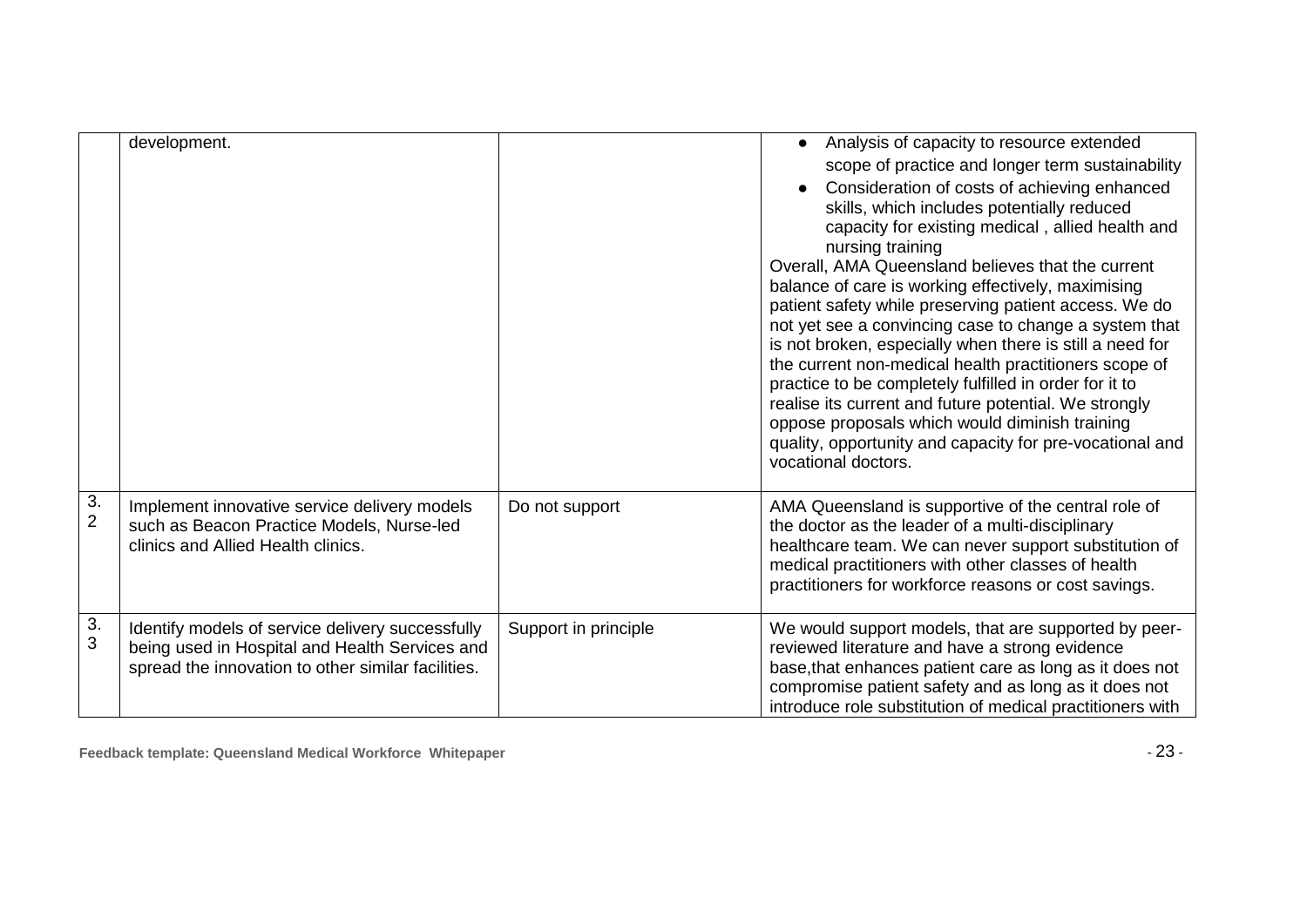|         |                                                                                                                                                                                                                                                                                                 |                      | other classes of health practitioners for workforce<br>reasons or cost savings.                                                                                                                                                                                                                                                            |
|---------|-------------------------------------------------------------------------------------------------------------------------------------------------------------------------------------------------------------------------------------------------------------------------------------------------|----------------------|--------------------------------------------------------------------------------------------------------------------------------------------------------------------------------------------------------------------------------------------------------------------------------------------------------------------------------------------|
| 3.<br>4 | Partner with PHNs to increase the capacity of<br>GPs to manage patients within the community.                                                                                                                                                                                                   | Support              | AMA Queensland recently advocated for a trial of the<br>medical home concept in Part 3 of its Health Vision.<br>We recommend the committee consider this proposal.                                                                                                                                                                         |
| 3.<br>5 | Identify the elements of service and workforce<br>reform that will require inclusion into healthcare<br>facility clinical governance policies and<br>processes.                                                                                                                                 | Support in principle | It is a worthy exercise to undertake the identification of<br>these elements but AMA Queensland would like to see<br>the results of this process before commenting more<br>fully.                                                                                                                                                          |
| 3.<br>6 | Work in partnership with healthcare facilities to<br>establish suitable technologies and<br>opportunities for the introduction or expansion<br>in the use of technology in the delivery of<br>culturally appropriate patient care, particularly<br>in vulnerable and hard to reach populations. | Support              | We support the use of evidence based technology to<br>improve healthcare delivery                                                                                                                                                                                                                                                          |
| 3.      | Evaluate completed rural service and workforce<br>design projects to elicit learnings that can be<br>applied to other areas.                                                                                                                                                                    | Support              | Identifying successful projects and achievements in<br>remote and regional centers is vital to encouraging<br>their ongoing development as well as applying learning<br>from those successes elsewhere. understanding the<br>root cause of projects that fail is also vitally important<br>and necessary to ensure appropriate resourcing. |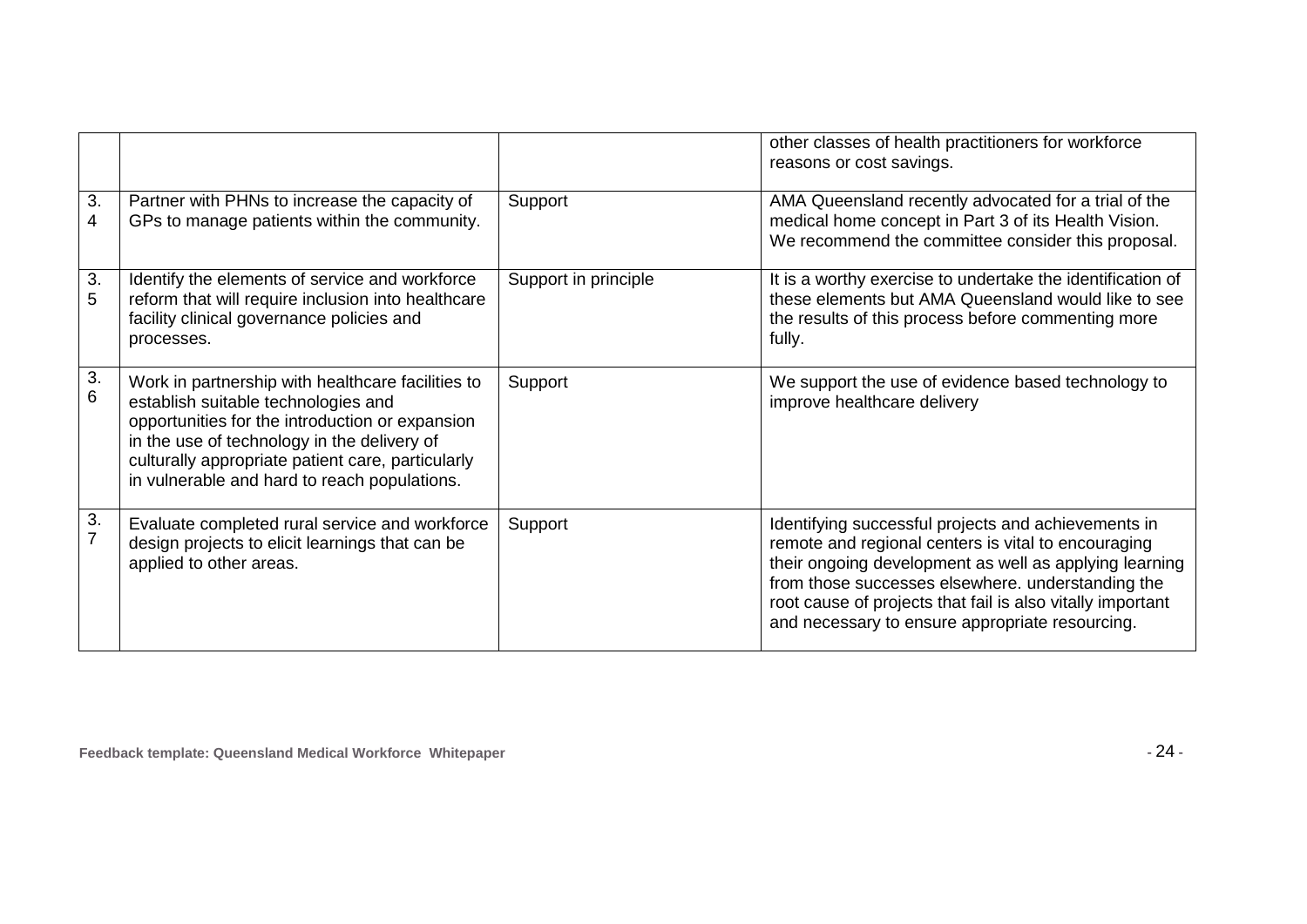#### **Direction 4 – Regional workforce strategies**

Queensland is a decentralised state with healthcare facilities ranging from tertiary to remote. There is no "one size fits all" model for the provision of healthcare services.

It is recognised that quality education experience and the opportunity to achieve vocational training are essential components for building a rural and regional medical workforce. There is a need to investigate the potential to increase supported quality training opportunities outside of the regular public care settings, to grow a workforce with an interest in working in regional locations.

The experience with the Rural Generalist Pathway (RGP) Program has shown that supporting trainees in a coordinated training pathway involving the medical specialty college has increased the number and retention of rural generalists.

| <b>Direction 4 - Regional workforce strategies</b> |                                                                                                                          | Support, Support in Principle, Do not<br><b>support</b> | <b>Comments</b>                                                                                                                                                                                                                           |
|----------------------------------------------------|--------------------------------------------------------------------------------------------------------------------------|---------------------------------------------------------|-------------------------------------------------------------------------------------------------------------------------------------------------------------------------------------------------------------------------------------------|
| 4.1                                                | Support regional HHSs in the development of<br>strategies that may assist in growing a<br>sustainable medical workforce: | Support in principle                                    | We would support this strategy overall as<br>long as role substitution is not considered,<br>and that this does not jeopardise the clinical<br>experience and access to training<br>opportunities of doctors in these regional<br>lareas. |
| 4.2                                                | Collaborate with regional healthcare facilities<br>to identify specialty areas where partnerships<br>may be established. | Support                                                 |                                                                                                                                                                                                                                           |

**Feedback template: Queensland Medical Workforce Whitepaper -** 25 **-**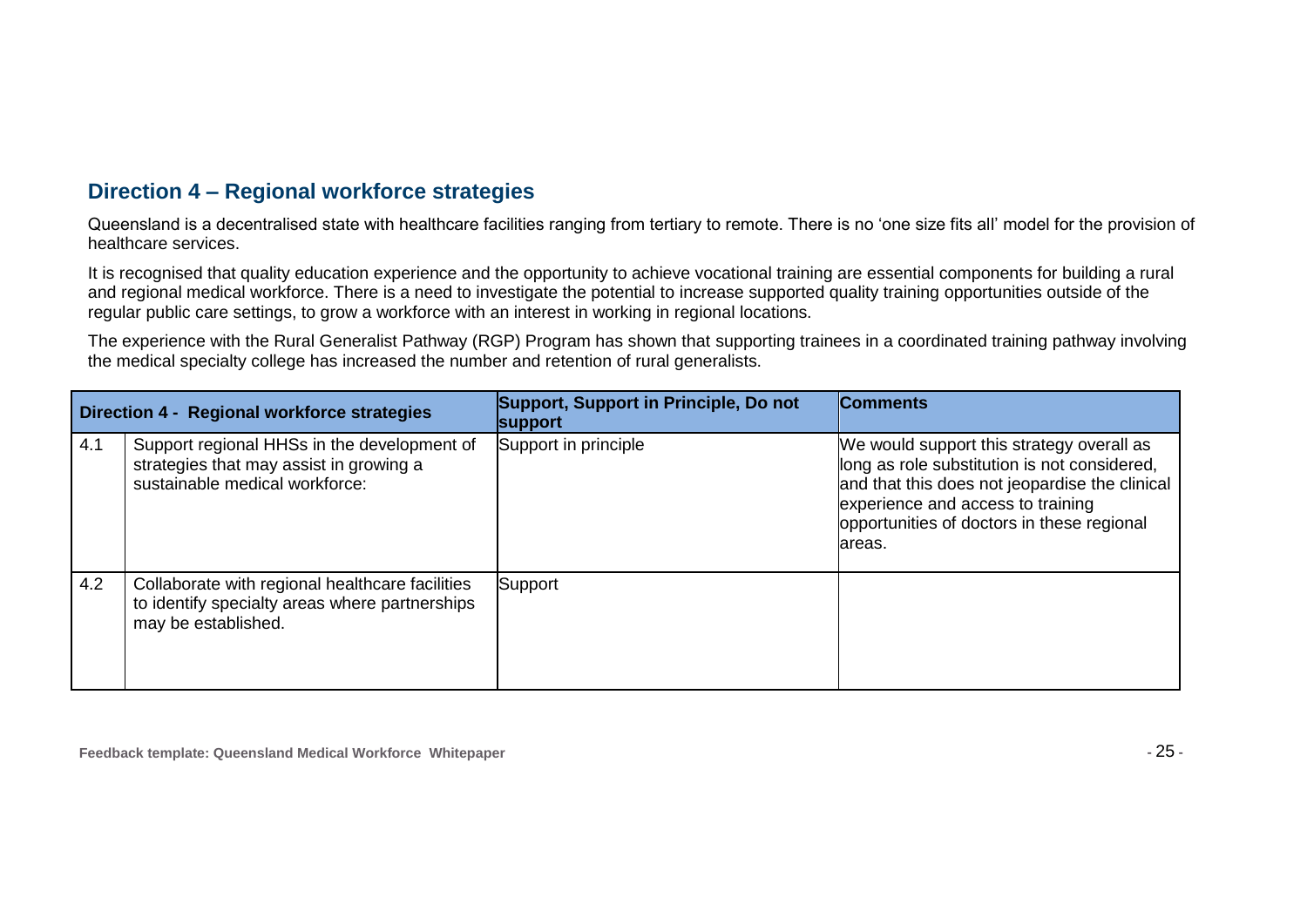| 4.3 | Investigate the elements of a positive<br>promotion campaign and the existence of<br>regional training opportunities to challenge the<br>myth that regional career pathways are a<br>secondary option:<br>Offer extended contracts (2 years)<br>Emphasise and promote existing<br>incentives<br>Offer a positive career endpoint.<br>$\bullet$ | Support              | Promotion in combination of ensuring high<br>quality training and education will provide<br>solid incentive to encourage the workforce to<br>move into regional and rural areas                                                                                                                                                                                                                                                                                                                                       |
|-----|------------------------------------------------------------------------------------------------------------------------------------------------------------------------------------------------------------------------------------------------------------------------------------------------------------------------------------------------|----------------------|-----------------------------------------------------------------------------------------------------------------------------------------------------------------------------------------------------------------------------------------------------------------------------------------------------------------------------------------------------------------------------------------------------------------------------------------------------------------------------------------------------------------------|
| 4.4 | Collaborate with rural and regional HHSs on<br>the feasibility of the developing a rural<br>rotational pathway for PGY1-3 medical<br>officers.                                                                                                                                                                                                 | Support in principle | We maintain that increasing capacity for<br>intern places must not come at the expense<br>of a quality intern training experience.<br>Establishing evidence to determine whether<br>community based models deliver an<br>undifferentiated doctor capable of<br>independent medical practice to meet the<br>needs of the community is necessary.                                                                                                                                                                       |
|     |                                                                                                                                                                                                                                                                                                                                                |                      | Streaming should be reserved for PGY2 and<br>3 and must include the option to change<br>streams if they wish to choose a different<br>career path. The use of streaming in intern<br>year is only appropriate with elective terms,<br>so as not to disrupt diversity of experiences<br>achieved in medicine, surgery and<br>emergency terms. It is this diversity that<br>allows interns to develop a good generalist<br>foundation on which they can begin their<br>transition into a specialty or GP training. This |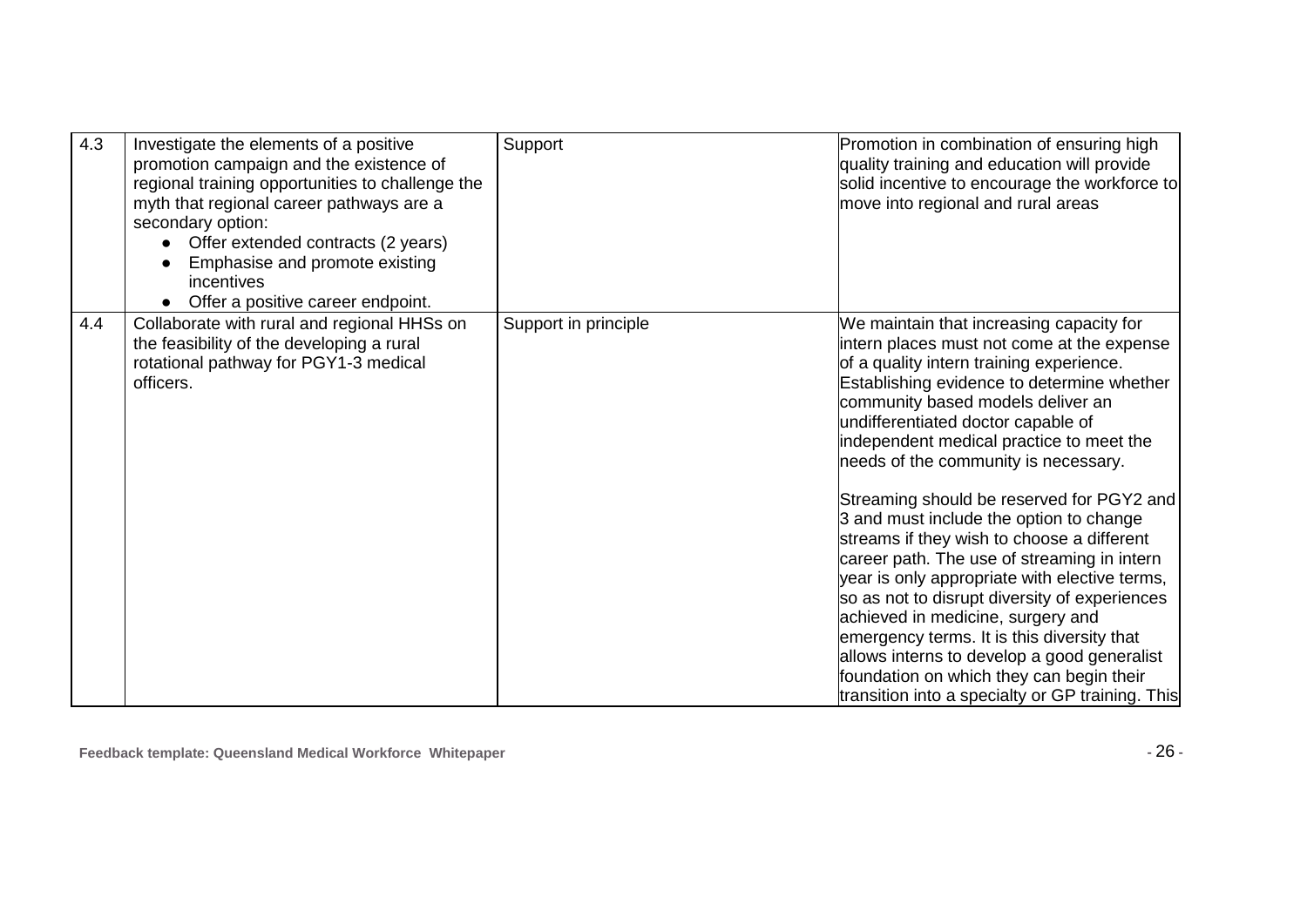|     |                                                                                                                                                                                                                |         | generalist year allows interns to maintain<br>and reinforce their broad medical knowledge<br>and improve technical expertise.                                                                                                                                                                                                                                                                                                                   |
|-----|----------------------------------------------------------------------------------------------------------------------------------------------------------------------------------------------------------------|---------|-------------------------------------------------------------------------------------------------------------------------------------------------------------------------------------------------------------------------------------------------------------------------------------------------------------------------------------------------------------------------------------------------------------------------------------------------|
|     |                                                                                                                                                                                                                |         | It is important to ensure good senior<br>supervision if rotations are to occur in rural<br>locations for PGY 1-3 doctors in a similar<br>manner to a tertiary centre.                                                                                                                                                                                                                                                                           |
|     |                                                                                                                                                                                                                |         | The AMA proposed a model design and<br>funding principles to support opportunities<br>for JMOs to undertake rotations of up to 13<br>weeks into general practice - helping them to<br>experience life as a GP and to enhance their<br>clinical experience.<br>https://ama.com.au/submission/communi<br>ty-residency-program                                                                                                                     |
| 4.5 | Develop a matrix of the range of terms and<br>specialties required to assist in articulating the<br>junior doctors (PGY1-3) on the rural rotational<br>pathway into specialty vocational training<br>programs. | Support | Compulsory core terms in emergency<br>medicine, surgery and medicine, of fixed<br>duration (no less than 10 weeks), should<br>remain part of the intern year, independent<br>of the location of the term. These core terms<br>are vital to the internship experience, not<br>only because they are often busy areas in<br>which junior doctors can be a valuable<br>manpower asset but also because they<br>provide an essential combination of |

**Feedback template: Queensland Medical Workforce Whitepaper -** 27 **-**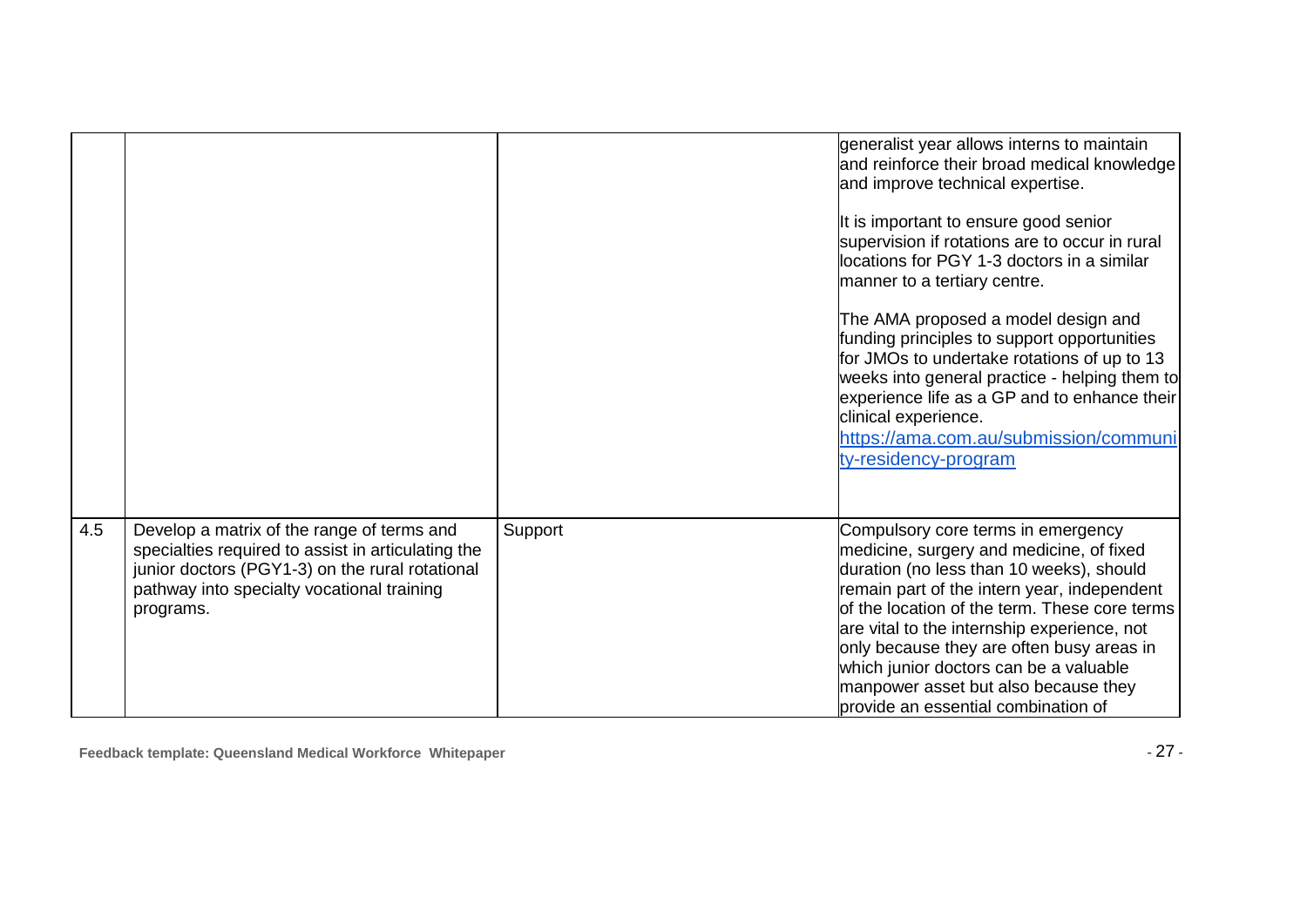|     |                                                                                                                                                                                                                                                                              |                             | experience in history taking, examination,<br>appropriate investigation and different<br>approaches to management (i.e. medical<br>versus surgical), which are at the crux of<br>medical practice.                                                                                                                                                                                                                                                                                                                                                                                                                                                                                                                                                                                                                                                                                                                                     |
|-----|------------------------------------------------------------------------------------------------------------------------------------------------------------------------------------------------------------------------------------------------------------------------------|-----------------------------|----------------------------------------------------------------------------------------------------------------------------------------------------------------------------------------------------------------------------------------------------------------------------------------------------------------------------------------------------------------------------------------------------------------------------------------------------------------------------------------------------------------------------------------------------------------------------------------------------------------------------------------------------------------------------------------------------------------------------------------------------------------------------------------------------------------------------------------------------------------------------------------------------------------------------------------|
| 4.6 | Establish the concept of "run-through training"<br>and engage with specialty colleges and<br>healthcare facilities to determine the possibility<br>of increasing training opportunities in regional<br>locations, e.g. to develop multiple/cross facility<br>training posts. | Support but with provisions | A recent review published in the BMJ by<br>John Jolly and colleagues has shown that<br>surgical trainees take up to three years<br>longer to complete their training and are<br>more likely to take time out of their program,<br>which does not adequately address the<br>current needs in the Queensland climate.<br>However, a pilot program for 'run through'<br>training has been implemented in the UK<br>since 2014 to address a lack of doctors<br>specialising in emergency medicine. While<br>'run through' training has the apparent<br>advantages of streaming, it disadvantages a<br>trainee if they are unsure about their career<br>path or decide to swap paths all together, as<br>certain pathways (like obstetrics and<br>gynecology in the UK) do not allow for entry<br>into the 'run through' program later in<br>training.<br>A run through training could be trialled in<br>Queensland but only with extensive |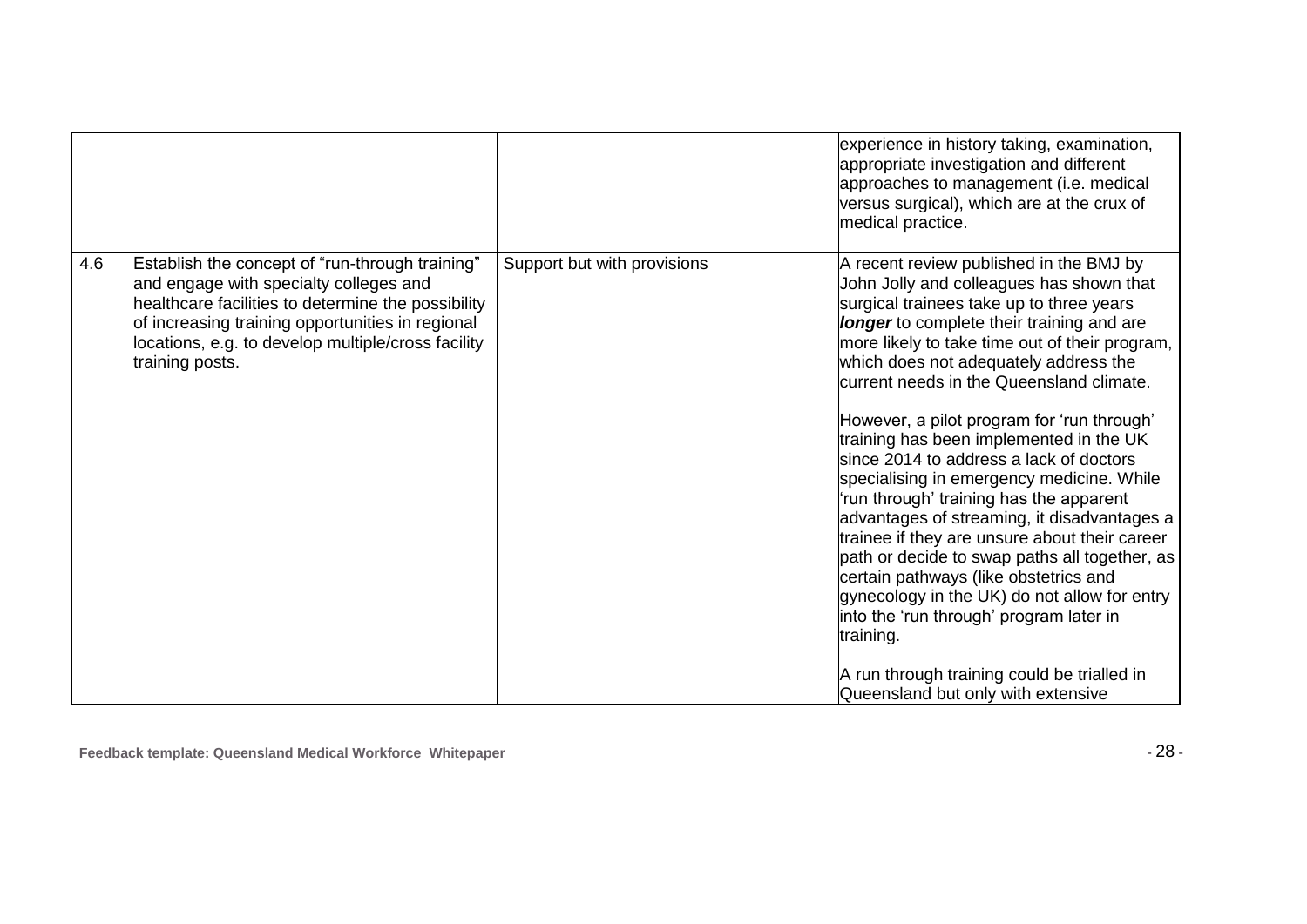|      |                                                                                                                                                                                                                        |                             | collaboration with colleges and ability to<br>change streams if required, with recognition<br>of prior learning, particularly if this<br>advantages a specialty and workforce area<br>of need.                                      |
|------|------------------------------------------------------------------------------------------------------------------------------------------------------------------------------------------------------------------------|-----------------------------|-------------------------------------------------------------------------------------------------------------------------------------------------------------------------------------------------------------------------------------|
| 4.7  | Review viability of intern placements in rural<br>and regional settings and ensure that<br>placements are sustainable by providing a<br>framework for interns to articulate to JHO/SHO<br>posts.                       | Support in principle        | Refer to point 4.4                                                                                                                                                                                                                  |
| 4.8  | Identify champions who can effectively<br>promote and market opportunities and<br>advantages associated with practice in<br>regional and rural settings.                                                               | Support                     |                                                                                                                                                                                                                                     |
| 4.9  | Identify opportunities to sequester training<br>positions for graduates who have indicated an<br>interest in meeting the specific workforce need<br>(e.g. psychiatry, general surgery, obstetrics<br>and gynaecology). | <b>Support in Principle</b> | We do not support Bonding of Medical<br>students or doctors. We do not support the<br>quarantining of training positions and limiting<br>access to vocational training as a part of<br>incentivization for regional/rural practice. |
| 4.10 | Investigate development of a risk management<br>plan to be activated in the event the number of<br>specialists in an area decreases below an                                                                           | <b>Support in Principle</b> |                                                                                                                                                                                                                                     |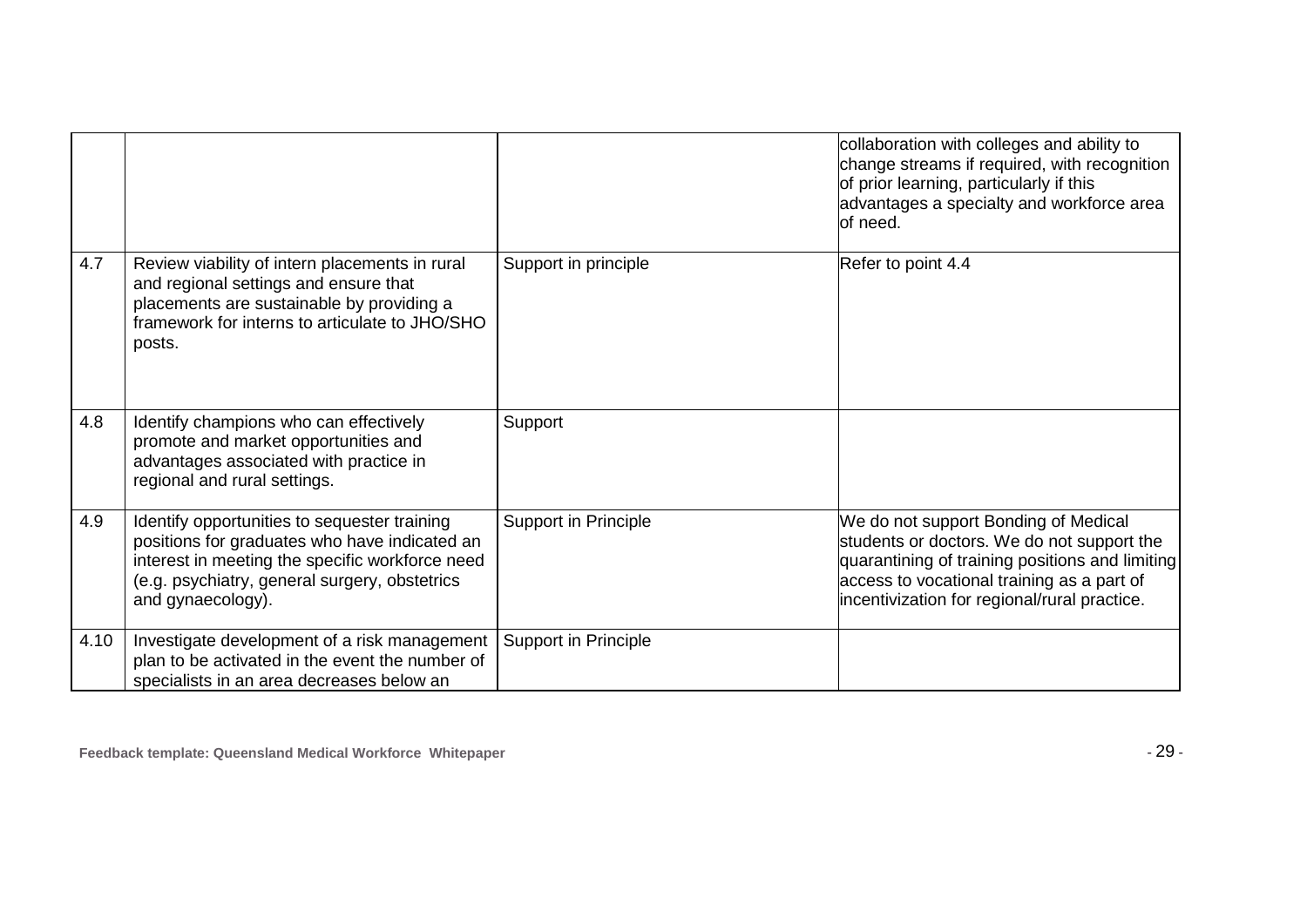| pocon<br>-------<br>sianuaru.<br>av.<br>11.1 |  |
|----------------------------------------------|--|
|                                              |  |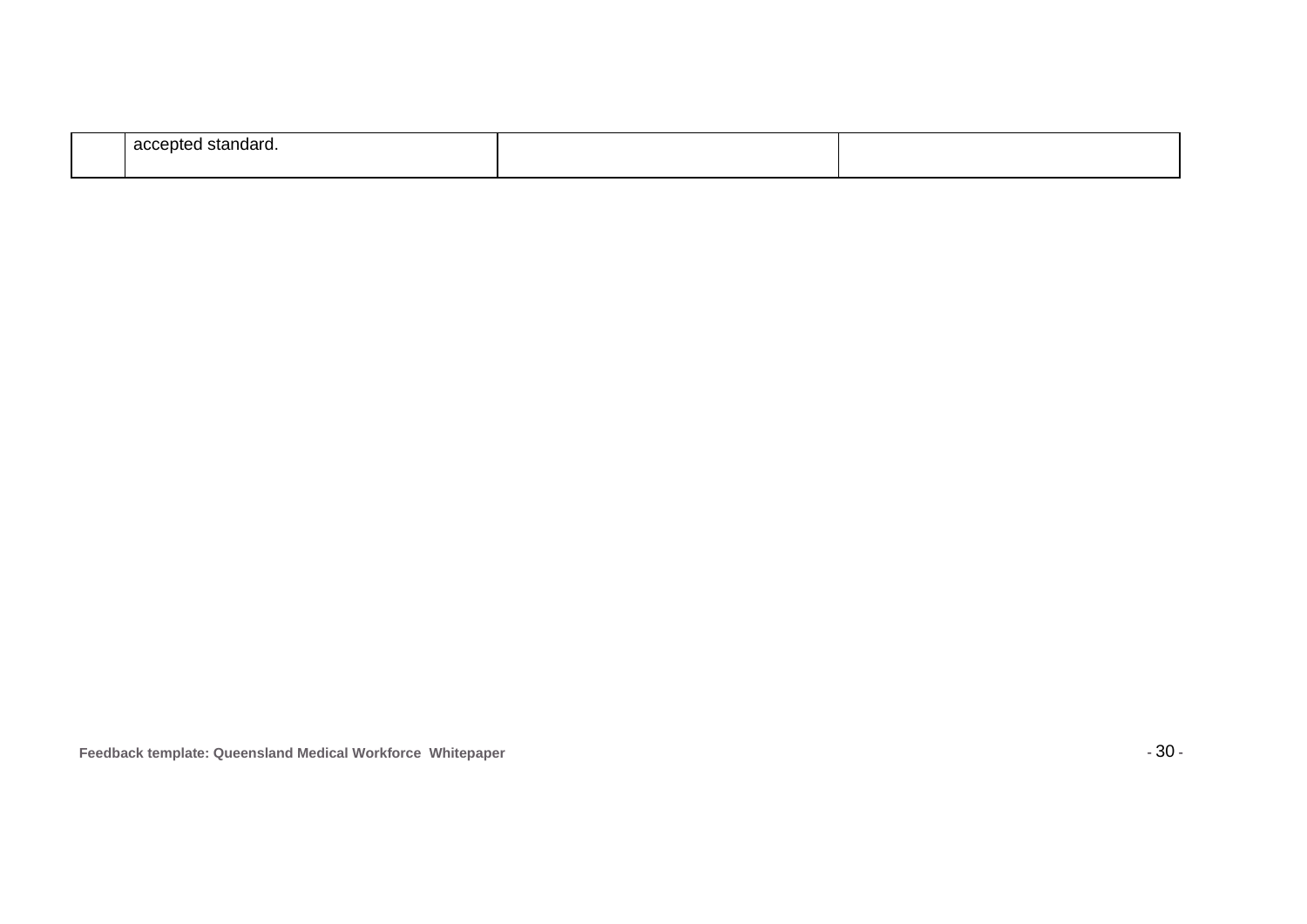#### **Direction 5 – Attraction, Recruitment and Retention (public sector)**

The medical workforce is largely centred in the south east corner of Queensland and historically recruitment and retention in rural and regional areas has been problematic, compared to metropolitan areas. This is due to perceived difficulties with career advancement and work/lifestyle balance for families. The experience with the RGP has shown how a targeted and supported program has resulted in building a medical workforce specifically trained to work in rural and remote areas, and reduced the critical vacancies in rural hospitals.

| Direction 5 - Attraction, recruitment and retention |                                                                                                                                                                                                      | Support, Support in Principle, Comments<br>Do not support |  |
|-----------------------------------------------------|------------------------------------------------------------------------------------------------------------------------------------------------------------------------------------------------------|-----------------------------------------------------------|--|
| 5.1                                                 | Identify issues that may affect the appeal of<br>practice in regional and rural settings and<br>develop strategies to address the issues.                                                            | Support in principle                                      |  |
| 5.2                                                 | Review evidence relating to attraction and<br>retention of medical practitioners to regional<br>and rural areas with a particular focus on<br>modifiable factors to improve recruitment<br>outcomes. | Support in principle                                      |  |
| 5.3                                                 | Engage with professional colleges around<br>'bonding' of specialists to public services for a<br>period of time following fellowship.                                                                | Support in principle                                      |  |
| 5.4                                                 | Engage with professional colleges to identify<br>and promote training opportunities for<br>specialties with a growing demand or specialist                                                           | Support in principle                                      |  |

**Feedback template: Queensland Medical Workforce Whitepaper -** 31 **-**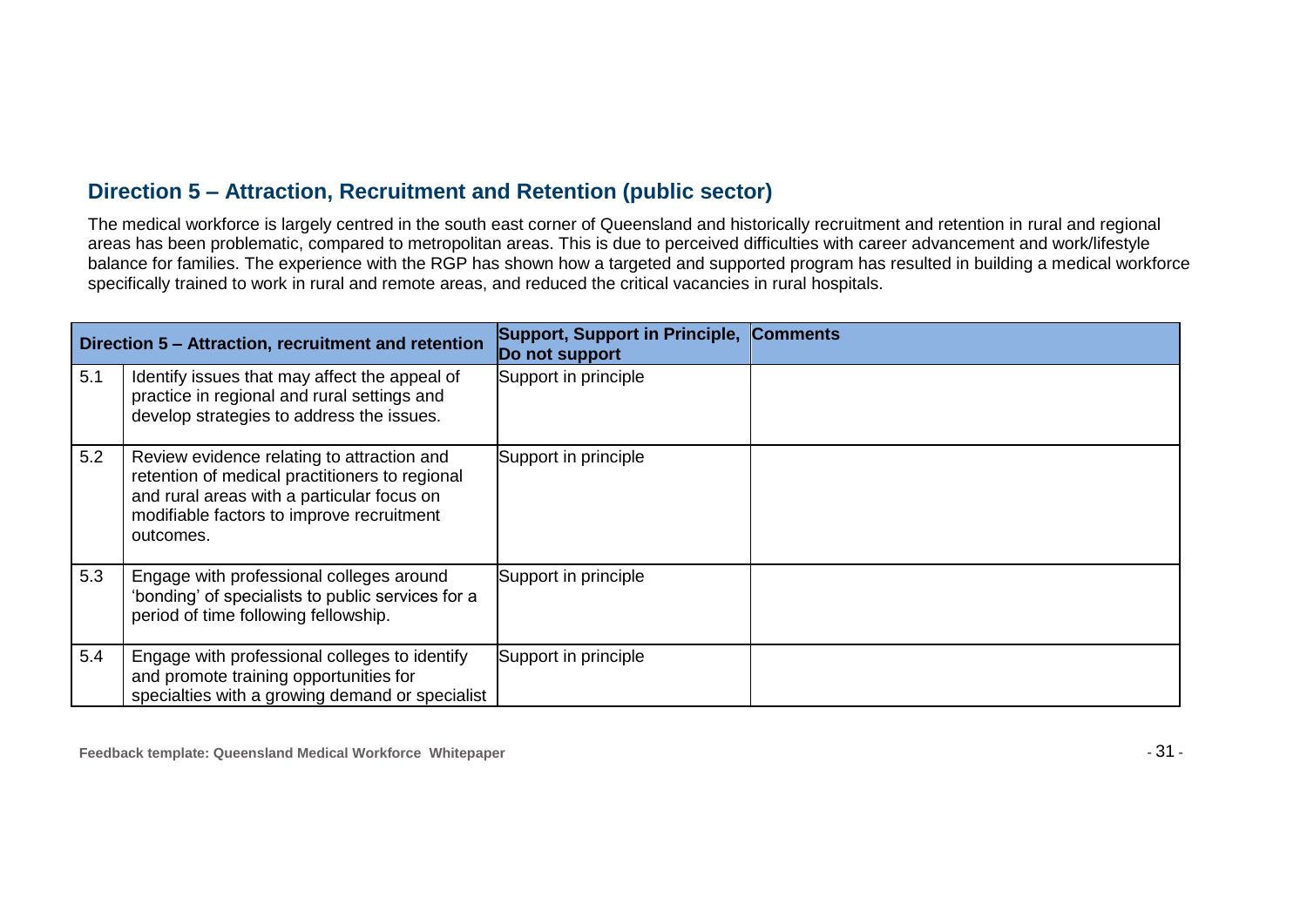|     | shortage across the state.                                                                                                                                              |                      |                                                                                                                                                                                                                                                                                                                                                                                                                                                                                                        |
|-----|-------------------------------------------------------------------------------------------------------------------------------------------------------------------------|----------------------|--------------------------------------------------------------------------------------------------------------------------------------------------------------------------------------------------------------------------------------------------------------------------------------------------------------------------------------------------------------------------------------------------------------------------------------------------------------------------------------------------------|
| 5.5 | Create non-financial incentives for specialists<br>to work in the public sector such as<br>involvement in innovation programs, teaching<br>and leadership opportunities | Support              | We believe this is an important direction, and as further<br>incentive, recommend support for specialists to work in<br>both public and private sector.                                                                                                                                                                                                                                                                                                                                                |
| 5.6 | Investigate regional networked training that<br>enables trainees to complete their training in<br>the shortest possible time                                            | Support in principle | Advancement through training programs is a key<br>bottleneck to providing areas of need with appropriately<br>trained specialists. However, advancing a trainee<br>quickly through a program for the sake of 'ticking a box'<br>without necessarily providing enough clinical experience<br>for safe scope of practice as a specialist is fraught with<br>danger. Support for this principle relies on adequate<br>supervision and professional development to allow for<br>safe independent practice. |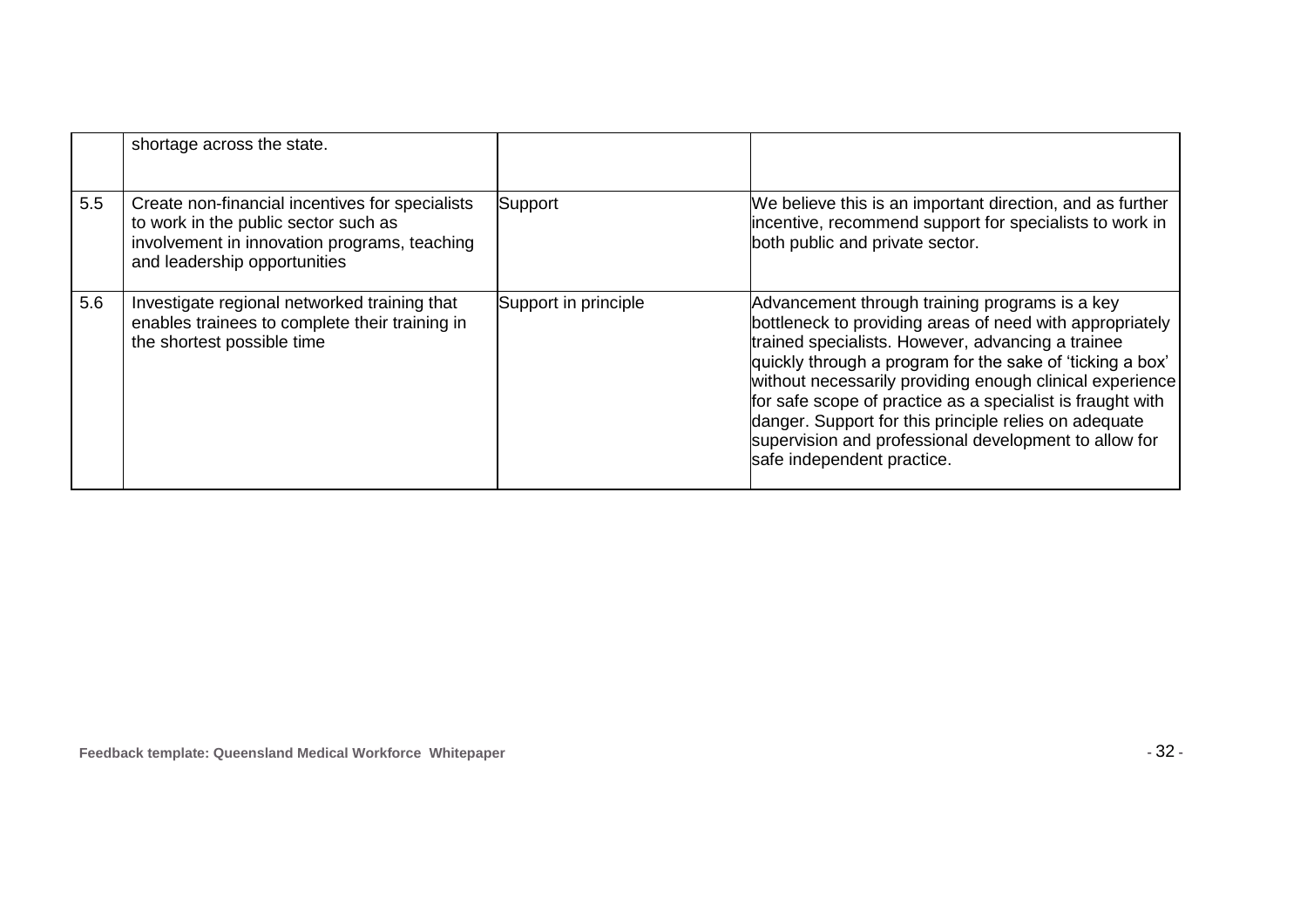#### **Direction 6 – Data collection, analysis and evaluation**

The key policy issues that should be examined as part of a medical workforce planning process are:

- Is the number of practitioners currently adequate?
	- o Will it be adequate in the future?
- Is the distribution of practitioner services appropriate?
	- o Will it be appropriate in the future?

With the stated aim of achieving 'self-sufficiency' in relation to the medical practitioner workforce, successive Australian, state and territory governments have made significant investments over the previous decade to address the issue of shortages and maldistribution of Australian trained medical practitioners.

The Department of Health will continue to work with key stakeholders to maintain a robust workforce intelligence and data evaluation system. The data will be updated and refreshed regularly to contextualise and support the implementation of the eventual plan.

| Direction 6 – Data collection, analysis and<br>evaluation |                                                                                                                                                                 | Support, Support in Principle, Comments<br>Do not support |                                                                                                                                                                                                                         |
|-----------------------------------------------------------|-----------------------------------------------------------------------------------------------------------------------------------------------------------------|-----------------------------------------------------------|-------------------------------------------------------------------------------------------------------------------------------------------------------------------------------------------------------------------------|
| 6.1                                                       | Track the progression of priority 1 graduates<br>to ascertain the consequential movement<br>throughout Queensland or interstate and into<br>specialty training. | Support                                                   | A nationalised system to track internship and residency<br>placement would be beneficial to ensuring efficient and<br>coordinated placement. Important data will be easily<br>collated and used for workforce planning. |

**Feedback template: Queensland Medical Workforce Whitepaper -** 33 **-**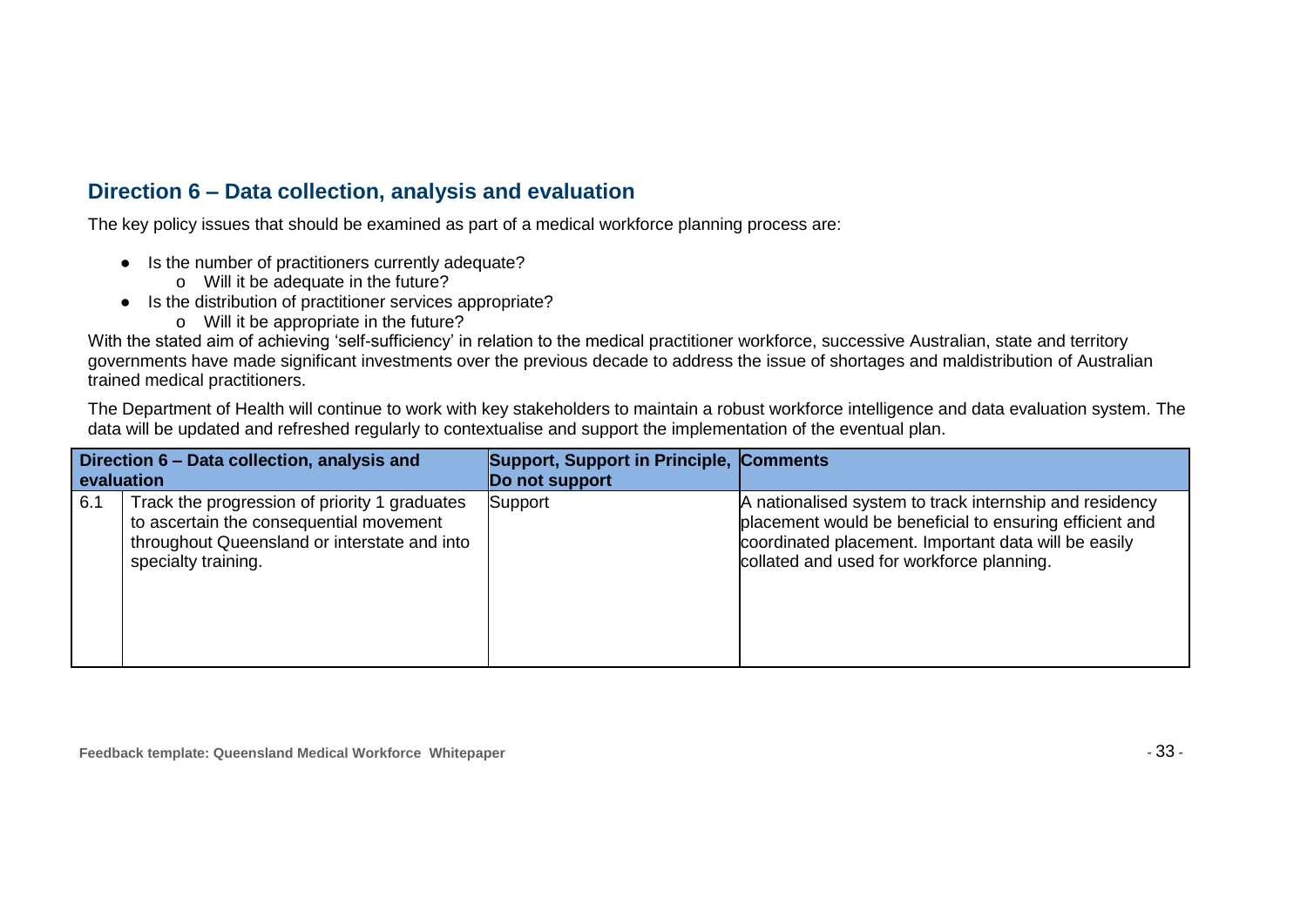| 6.2 | Investigate the development of mechanisms<br>which will enable the rapid identification of<br>workforce imbalance to influence the supply<br>of doctors.                   | Support              | A nationalised system tracking placement would be able to<br>provide this data. |
|-----|----------------------------------------------------------------------------------------------------------------------------------------------------------------------------|----------------------|---------------------------------------------------------------------------------|
| 6.3 | Establish protocols for data sharing between,<br>the Department, HHSs, medical specialty<br>colleges, universities, primary health networks<br>and other key stakeholders. | Support in principle | With suitable regard for privacy provisions.                                    |
| 6.4 | Improve the collection and analysis of data<br>and information that shapes medical<br>workforce planning.                                                                  | Support              | Collaborations with the NMTAN may be helpful here.                              |